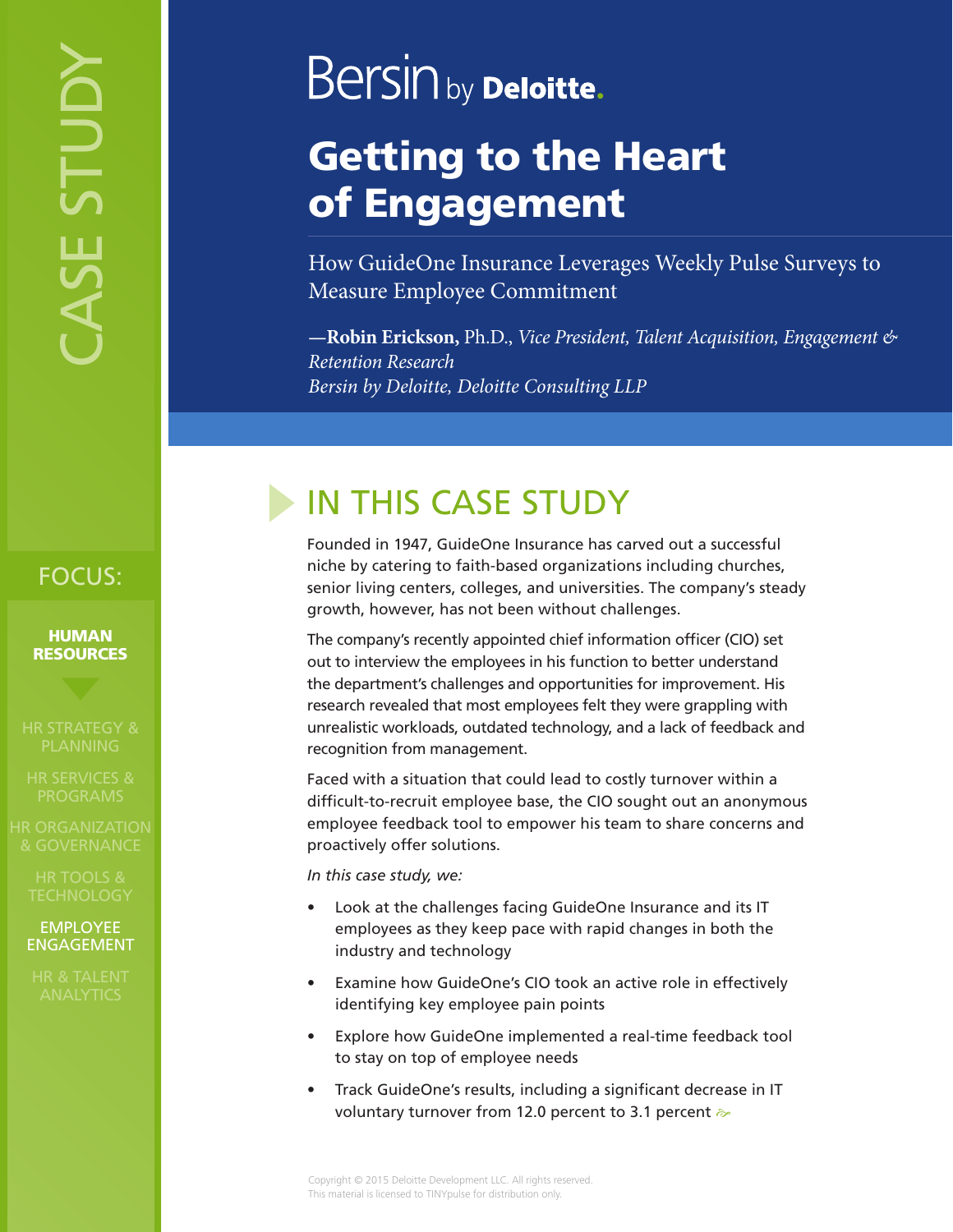# **Bersin** by Deloitte.

## **The Bersin by Deloitte Membership Program**

This document is part of the Bersin Research Library. Our research is provided exclusively to organizational members of the Bersin by Deloitte Membership Program. Member organizations have access to an extensive library of research related to HR, learning, and talent management. In addition, members also receive a variety of products and services to enable talent-related transformation within their organizations, including:

- **• Research**—Access to an extensive selection of research reports, videos, webcast replays, process models and frameworks, and comprehensive high-impact industry studies and case studies.
- **• Bersin Blueprints**—Designed to help members address specific problems, Blueprints provide convenient access to relevant research, tools, and services organized around nine broad topic areas and a six-stage process to tackle key challenges.
- **• Interactive Factbooks**—Covering a wide spectrum of HR and talent metrics, this platform allows members to filter by industry and company size and create custom benchmarks, analyze trends, and identify drivers of variance.
- **• Maturity Diagnostics**—Based on our high-impact maturity models, these diagnostics enable members to assess their maturity against key drivers of HR performance and develop a plan to progress in maturity.
- **• Performance Support**—Comprehensive materials in the form of illustrations, handouts, worksheets, templates, assessments, and recipes that members can use to help promote thinking, facilitate discussion, enable self-assessment, outline steps, direct processes, and aid decision-making.
- **• Member Advisory Services**—Through virtual and in-person activities, our advisory services help members understand our research, uncover deeper insights, prioritize human capital issues, and map solutions to some of their most pressing challenges.
- **• Networking and Knowledge-Sharing**—A place where you can connect with peers and industry leaders to discuss and learn about the latest industry trends, emerging issues, and leading practices.
- **• IMPACT Conference:** *The Business of Talent*—A research-based executive conference for HR, learning, and talent leaders and their teams, which brings together Bersin team members, senior-level practitioners, and industry thought leaders.

For more information about our membership program, please visit us at [www.bersin.com/membership.](http://www.bersin.com/membership)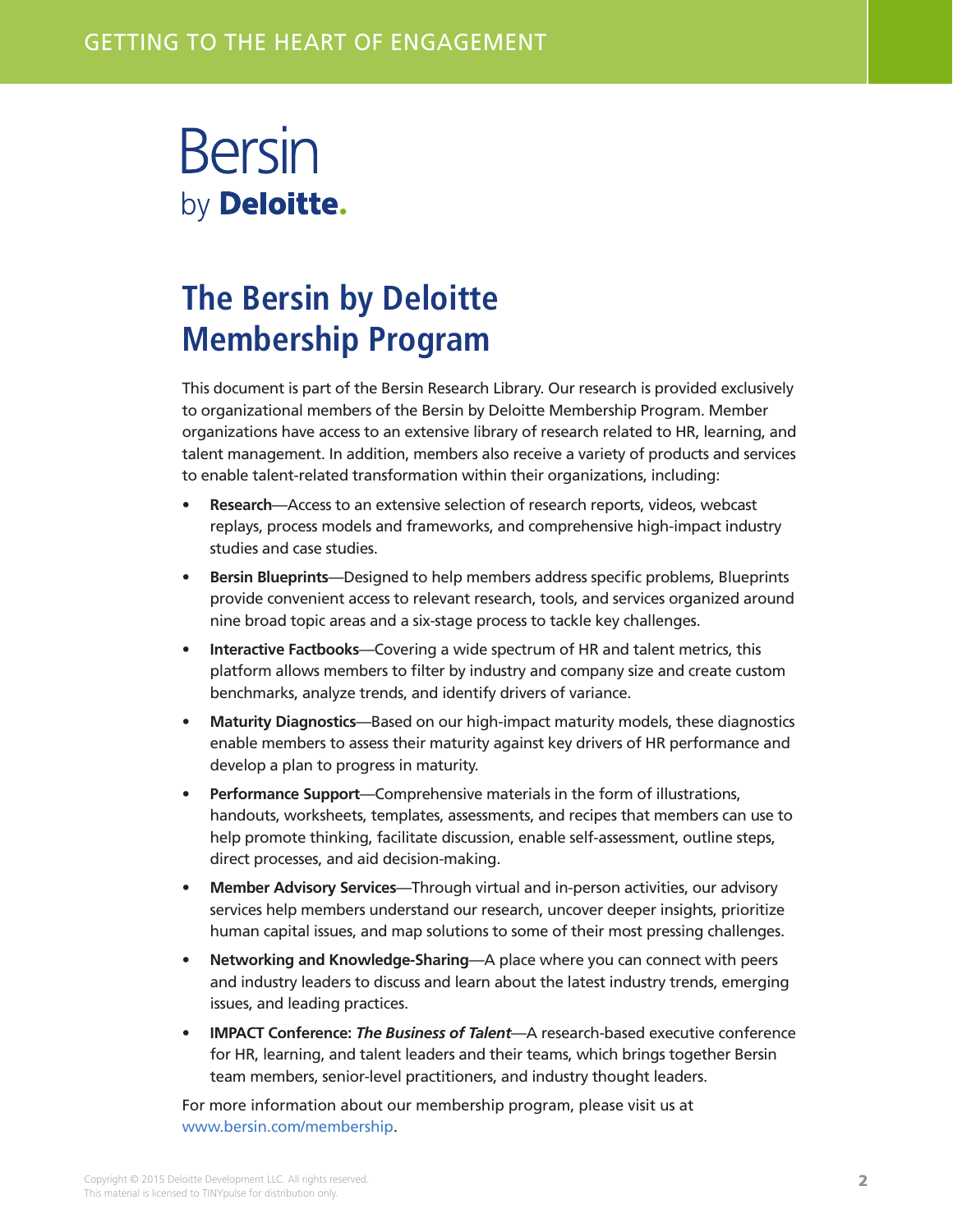## **Contents**

| <b>Company Overview</b>                                                                                               | 4  |  |
|-----------------------------------------------------------------------------------------------------------------------|----|--|
| <b>Business Environment and Challenges</b>                                                                            | 5  |  |
| <b>Organizational Environment</b>                                                                                     |    |  |
| <b>Starting a Dialogue to Improve Engagement</b>                                                                      | 6  |  |
| Taking a Weekly Pulse                                                                                                 | 8  |  |
| Implementing the Weekly Pulse Surveys                                                                                 | 9  |  |
| <b>Involving Senior Leadership</b>                                                                                    | 11 |  |
| <b>Business Impact</b>                                                                                                | 12 |  |
| <b>Leading Practices</b>                                                                                              | 13 |  |
| <b>Lessons Learned</b>                                                                                                | 13 |  |
| <b>Next Steps</b>                                                                                                     | 14 |  |
| Conclusion                                                                                                            | 14 |  |
| <b>Appendix I: Topics for Discussion and Learning</b>                                                                 |    |  |
| <b>Ideas for Action</b>                                                                                               | 16 |  |
| <b>Questions to Consider</b>                                                                                          | 16 |  |
| <b>Appendix II: TINYpulse Introduction Email from GuideOne</b><br><b>Insurance CIO to IT Department</b>               | 17 |  |
| <b>Appendix III: GuideOne Insurance CIO Weekly Email to</b><br><b>Employees following a TINYpulse Survey Question</b> | 19 |  |
| <b>Appendix IV: Table of Figures</b>                                                                                  | 21 |  |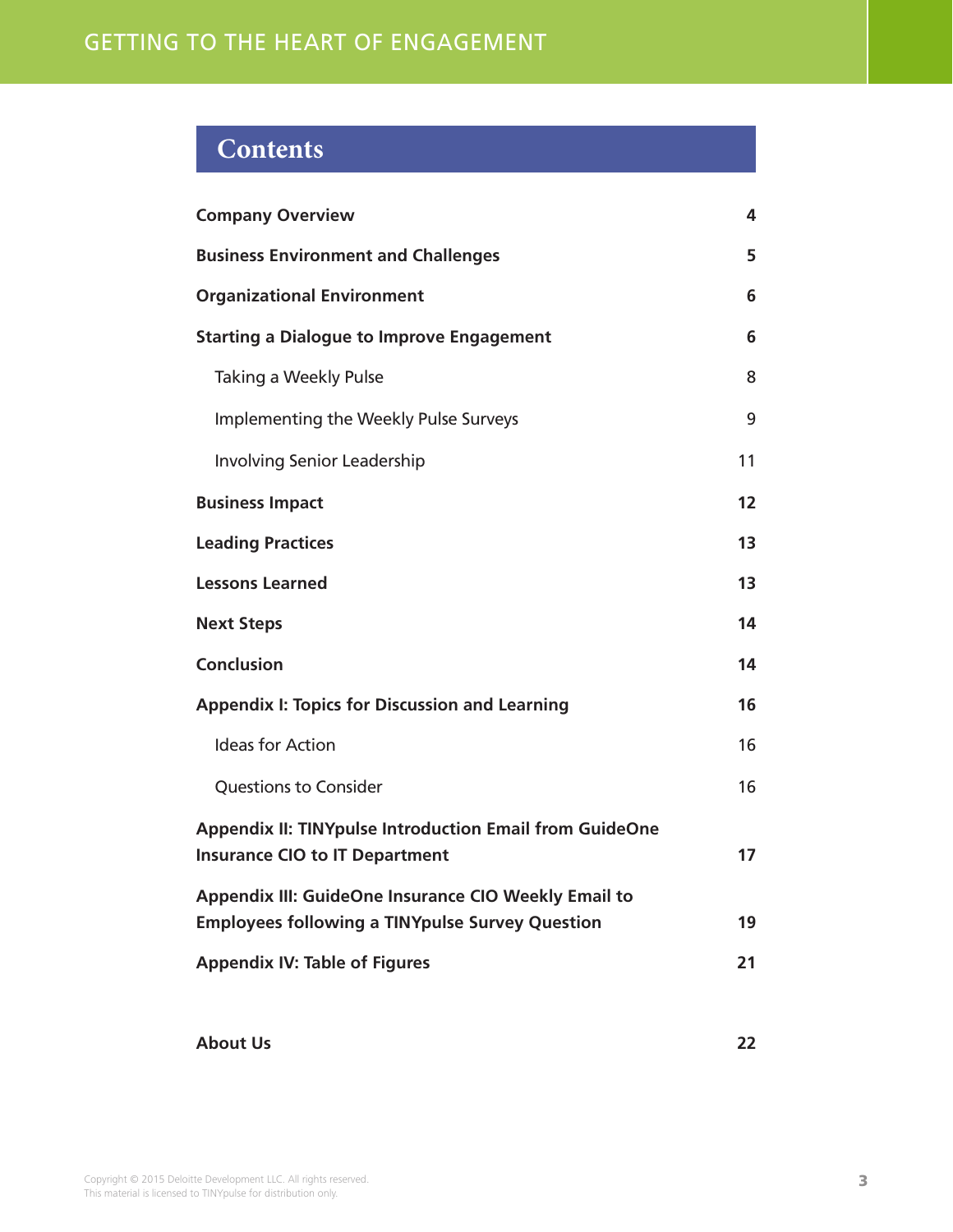## <span id="page-3-0"></span>**Company Overview**

Founded in 1947 in West Des Moines, Iowa, GuideOne Insurance began business as an insurer of drivers who did not consume alcohol. The business was based on a risk assumption that these drivers would be more likely to avoid car accidents and, in turn, the company would incur fewer losses. During the 1960s, the company identified another underserved insurance market—faith-based institutions—and began offering this customer base a range of insurance services.<sup>1</sup>

By the mid-1960s, GuideOne had more than 900 agents selling insurance products to institutions and consumers in 29 states.<sup>2</sup> By the early 1990s, the company was insuring more than \$2 billion in assets. In 2014, the company was ranked on *Inc.*'s annual list of the 5,000 fastest-growing companies based on revenue growth over a three-year period.<sup>3</sup>

With its roots in serving faith-based clients, GuideOne prides itself on fast and compassionate claims service. Today, more than 1,800 independent and company agents offer GuideOne's products and insurance solutions in all 50 states. Its clients include nearly 50,000 institutions such as churches, senior living centers, and educational facilities ranging from kindergarten through high school and beyond. The company provides more than 74,000 consumers with auto, home, renters, and life insurance policies. GuideOne also operates its own construction firm, GC3, with a mission of helping churches, senior living centers, and other community institutions recover from fires, flooding, and natural disasters.<sup>4</sup>

#### Figure 1: GuideOne Insurance at a Glance<sup>5</sup>

- **• Year Founded:** 1947
- **• Net Income (2014):** \$33.8 million
- **• Company Assets:** \$2.1 billion
- **• Employees:** 700
- **• Headquarters:** West Des Moines, Iowa, United States

Source: *GuideOne Insurance, 2015.*

<sup>2</sup> Ibid.

 $4$  Ibid.

<sup>1</sup> Source: "Our Company History," guideone.com, n.d., [www.guideone.com/AboutUs/](http://www.guideone.com/AboutUs/history.htm) [history.htm](http://www.guideone.com/AboutUs/history.htm).

<sup>3</sup> Source: "Protection You Can Count On . . . . Values You Can Believe In," GuideOne Insurance, 2015, [www.guideone.com/aboutus/PDFs/corporateprofile.pdf.](http://www.guideone.com/aboutus/PDFs/corporateprofile.pdf)

 $5$  Ibid.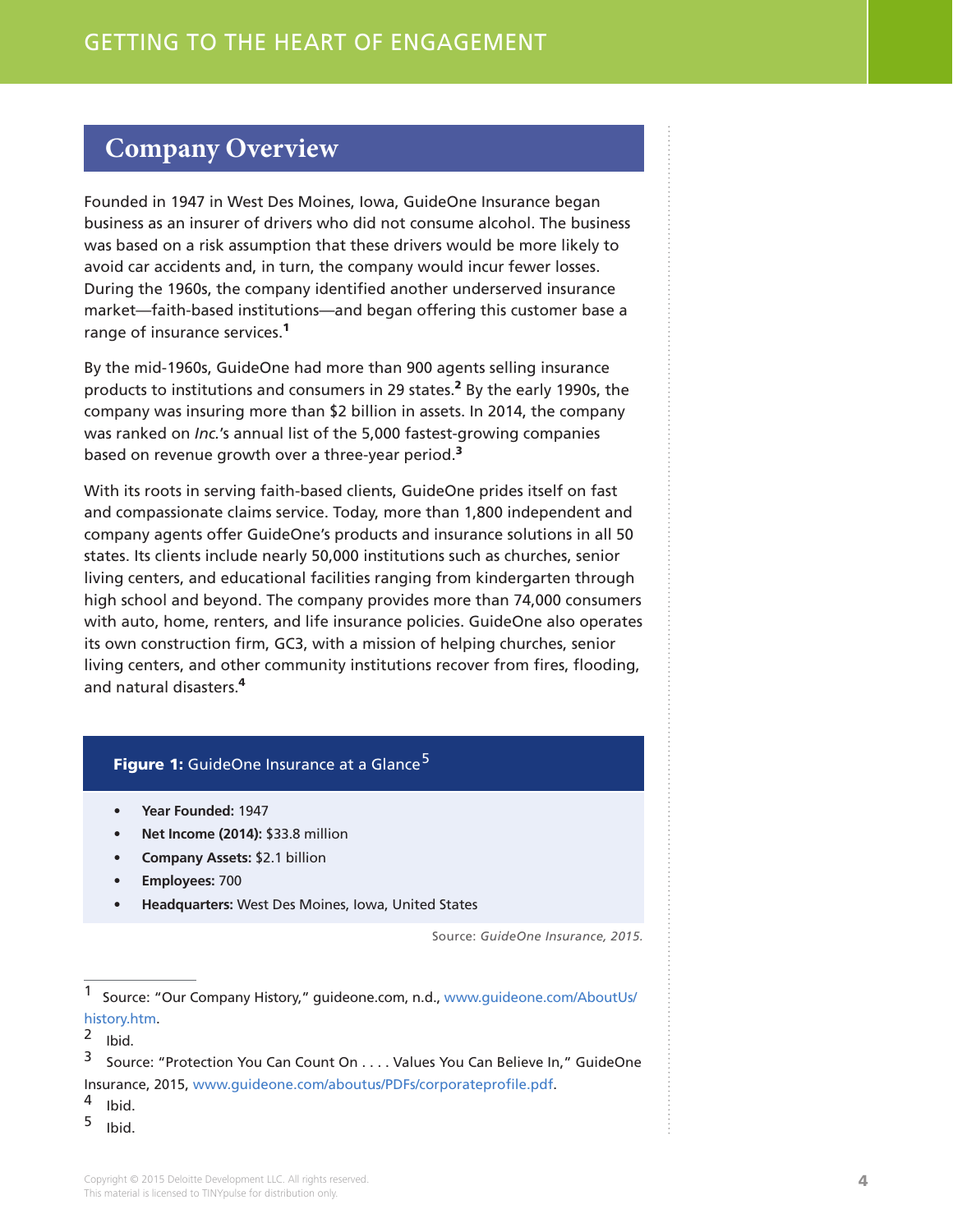## <span id="page-4-0"></span>**Business Environment and Challenges**

GuideOne has carved out a successful faith-based niche in the incredibly competitive insurance market. While the company is one of the largest insurers of churches and other faith-based organizations in the United States, other insurance companies also expressly target and market to this niche. Additionally, much larger brand-name insurance companies with massive marketing budgets and correspondingly high public profiles also offer insurance products and services to GuideOne's niche market. In fact, aggressive pricing is the norm in the insurance business, with large competitors often lowering prices in an effort to win business from smaller, more conservative organizations.<sup>6</sup> Larger companies can leverage the demonstrated benefits of enormous scale and cost-savings to offer lowerpriced policies to customers. GuideOne competes against these larger organizations through their deep knowledge of their market, fair pricing, and excellent customer service.

The insurance business also imposes its own inherent challenges, namely paying out claims in the event of catastrophes, fires, and unpredictable and disastrous weather events. In 2013, due in part to two large weather-related disasters, GuideOne posted its first loss after 11 years of operating with a healthy surplus.<sup>7</sup> After that anomalous year, the company returned to its consistent profitability in 2014.<sup>8</sup>

Beyond unpredictable catastrophes, the insurance industry often faces other significant challenges. In their *Insurance Industry Talent Trends 2015* report, the Jacobson Group, an insurance recruiting company, stated:

> *The insurance industry stands at the brink of a talent crisis. The current workforce continues to age and near retirement, while a lack of incumbent talent is making it difficult to prepare for the impending skills gap.*<sup>9</sup>

<sup>7</sup> Source: "GUIDEONE INSURANCE REPORTS 2013 YEAR-END RESULTS," GuideOne Insurance, March 5, 2014, [www.guideone.com/AboutUs/NewsReleases/14yearend13.htm](https://www.guideone.com/AboutUs/NewsReleases/14yearend13.htm). <sup>8</sup> Source: "GUIDEONE INSURANCE REPORTS 2014 YEAR-END RESULTS," GuideOne Insurance, March 4, 2015, [www.guideone.com/AboutUs/NewsReleases/15year](http://www.guideone.com/AboutUs/NewsReleases/15year-endResults2014.htm)[endResults2014.htm.](http://www.guideone.com/AboutUs/NewsReleases/15year-endResults2014.htm)

<sup>6</sup> Source: "Protection You Can Count On . . . . Values You Can Believe In," GuideOne Insurance, 2015, [www.guideone.com/aboutus/PDFs/corporateprofile.pdf.](http://www.guideone.com/aboutus/PDFs/corporateprofile.pdf)

Source: "INSURANCE INDUSTRY TALENT TRENDS 2015," The Jacobson Group, n.d., [http://chicagonwsuburb.cpcusociety.org/sites/chp\\_chicnws/files/docs/event/](http://chicagonwsuburb.cpcusociety.org/sites/chp_chicnws/files/docs/event/InsuranceTalentTrends.pdf) [InsuranceTalentTrends.pdf](http://chicagonwsuburb.cpcusociety.org/sites/chp_chicnws/files/docs/event/InsuranceTalentTrends.pdf).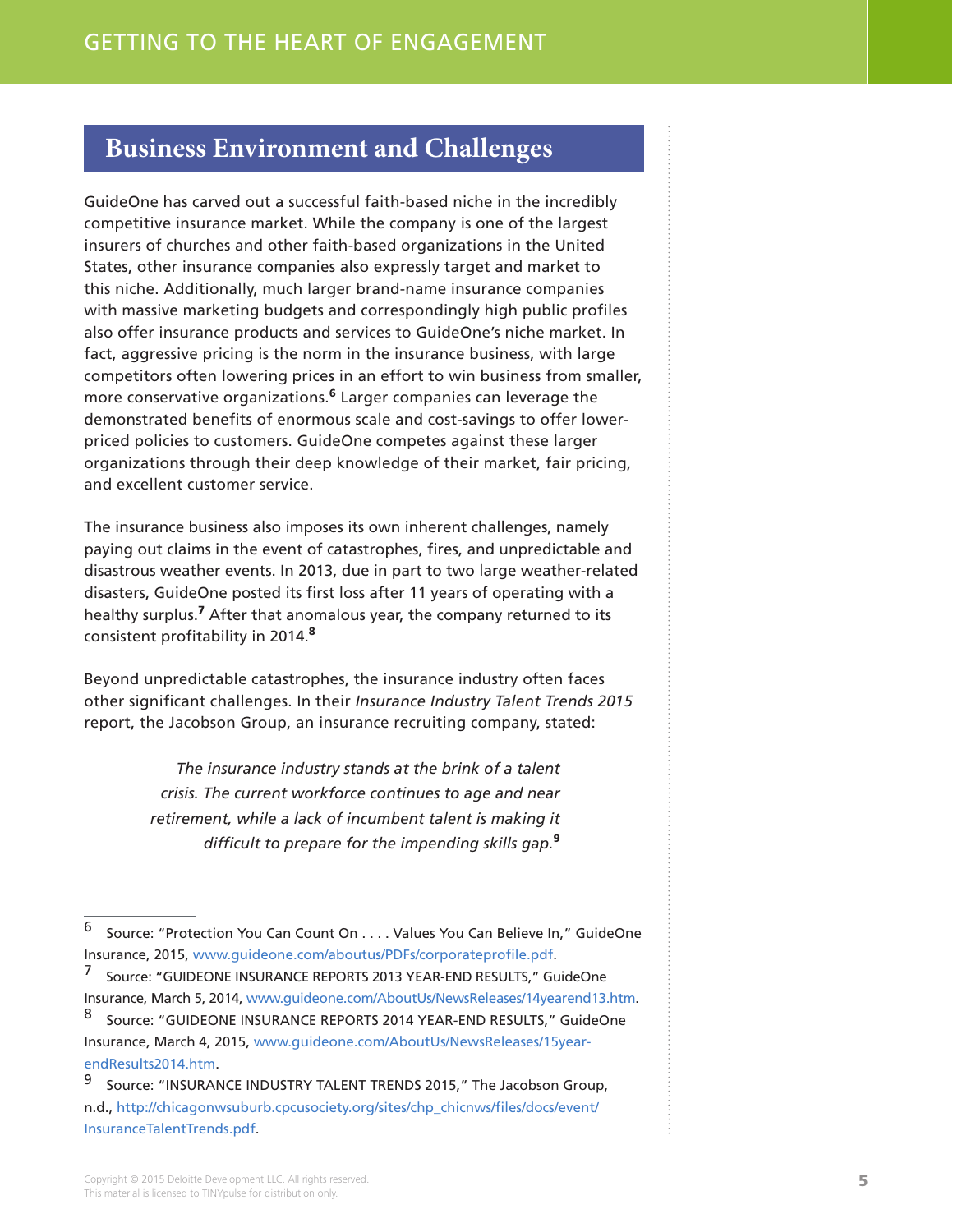<span id="page-5-0"></span>In an industry with only 2.5 percent unemployment and 27 percent of its employees under the age of 35<sup>10</sup>—circumstances that suggest a robust demand for talent—it is critical to attract and retain top-flight technology personnel. This problem was particularly acute in GuideOne's headquarters location in Iowa—far from traditional tech centers such as San Francisco, Seattle, Chicago, Austin, and New York.

## **Organizational Environment**

GuideOne's 94-person IT department is led by a CIO who also serves a dual role as the company's senior vice president of business transformation. This executive team has an enormous responsibility within the company: Not only is GuideOne's website the storefront for the business, but technology systems form the backbone of the organization, supporting everything from policy information to claims and billing data and enabling common business processes. The company is dependent on a robust data warehouse and IT infrastructure to enable the company's 700 employees in their dayto-day tasks. Further, as of 2015, the department was working on a range of multimillion-dollar implementation projects.

As the technology demands of the company grew, many members of the IT team registered misgivings around having to use outdated software and infrastructure, which impaired their ability to complete assignments effectively and on time. The staff was also concerned about the company's extensive use of outsourced talent and contractors, as these providers were not sharing knowledge across the IT organization. Overall, the team felt overwhelmed by the myriad tasks in front of them and beleaguered by the backlog of assignments that were not being addressed.

## **Starting a Dialogue to Improve Engagement**

Executives at GuideOne believed that the extraordinary demands being placed on the IT team were beginning to have an impact on employee performance and engagement. They feared that without addressing these issues, the problems would get worse and ultimately undermine the company's ability to deliver excellent customer service and operate effectively.

The new CIO realized he needed to quickly and specifically identify the challenges facing the IT department. Therefore, within his first 90 days on the job, he set out to interview each of the department's 94 employees. For these one-on-one interviews, he asked each employee three key questions:



In an industry with only 2.5 percent unemployment and 27 percent of its employees under the age of 35—suggesting a robust demand for talent—it is critical to attract and retain top-flight technology talent.

#### **20 KEY POINT**

Executives at GuideOne believed that the extraordinary demands being placed on the IT team could undermine the company's ability to deliver excellent customer service and operate effectively.

<sup>10</sup> Source: "Finance and Insurance: NAICS 52," United States Department of Labor / Bureau of Labor Statistics, n.d., [www.bls.gov/iag/tgs/iag52.htm](http://www.bls.gov/iag/tgs/iag52.htm).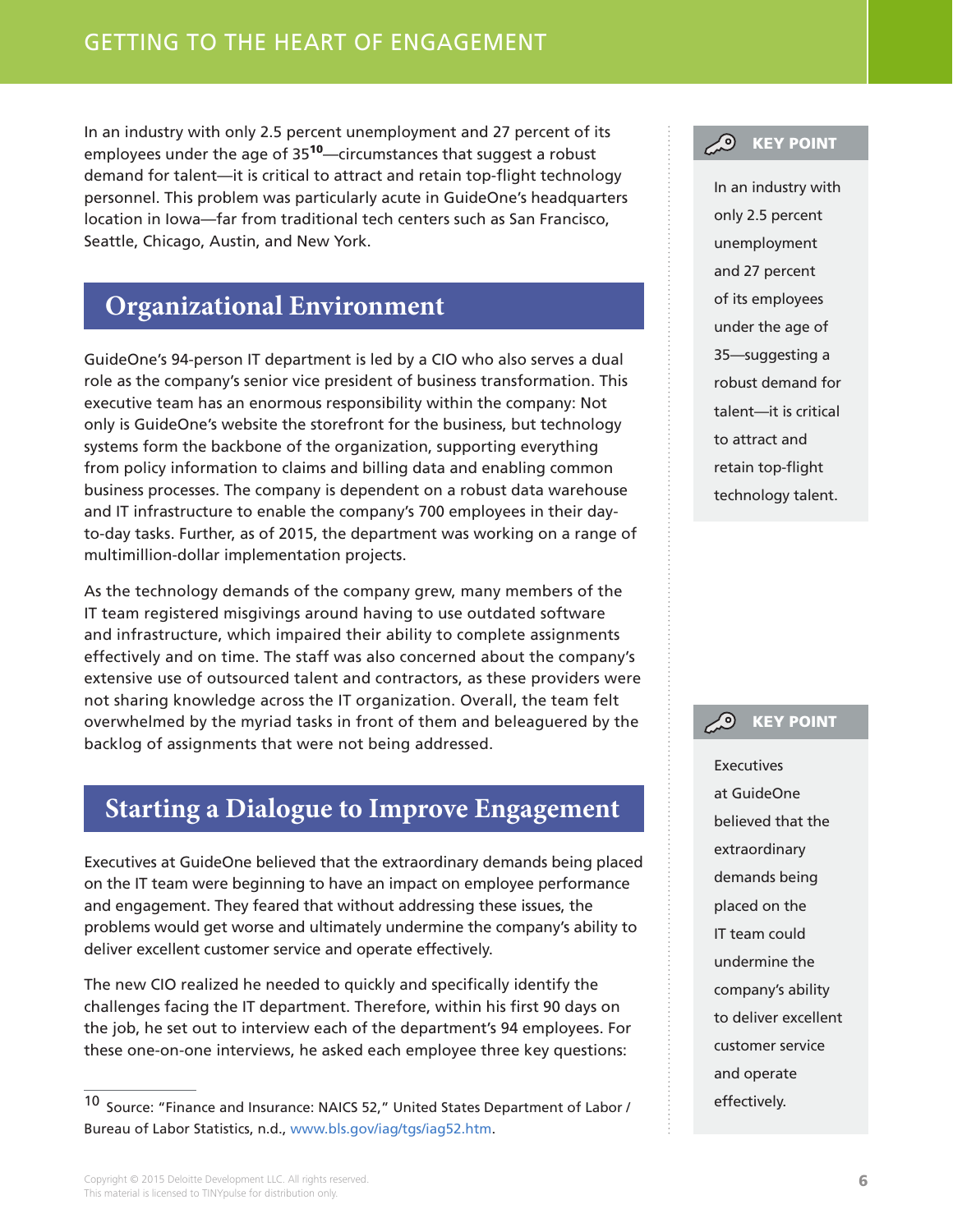- 1. **Where are you from?** The intent of this question was to simply find out more about each employee and their background, and perhaps find common interests.
- 2. **What challenges are you facing?** The goal of this question was to quickly identify problems within the department at large and also with specific projects. This would also help identify how employees were feeling about their work.
- 3. **What should we do about those challenges?** The CIO knew that those working on the frontlines, who were closest to the problems, would be able to identify inefficiencies and suggest ways to address problems.

These interviews revealed other consistent themes. Overall, the team felt overloaded and underappreciated. They felt they were not getting feedback or recognition from their managers—or from higher levels of leadership for their continuous hard work. Many in the group also listed poor working conditions as a major complaint. This included everything from the physical space where the team worked to the department's cultural environment. This discovery was particularly important, as a previous turnover report had noted that "working conditions" were cited as a reason for leaving by nearly half of departing employees.

> *The first thing I usually heard in these interviews was that these employees had never had a conversation with the CIO before. But the second part was the real eye-opener. I learned that people were engaged to the organization but more so because of the people they worked with. They stayed because they felt loyalty to their team members, not the organization. That was scary because it meant that if one person left, I could lose a whole team.*

> > —CIO, GuideOne Insurance

Interviewing all 94 employees took 90 days. The CIO took notes on each interview and then consolidated the data into a 29-page assessments and recommendations report. This included a detailed SWOT analysis<sup>11</sup>, a catalogue of challenges, and a strategy for the future.

The CIO was happy to have the chance to get to know each of his employees and felt he had a grasp of the issues faced by the team. However, he was unsure of how to keep the lines of communication open.



Within his first 90 days on the job, the new CIO interviewed each of the department's 94 employees separately.

 $11$  A SWOT analysis is a structured assessment evaluating the strengths, weaknesses, opportunities, and potential threats inherent in a project or situation.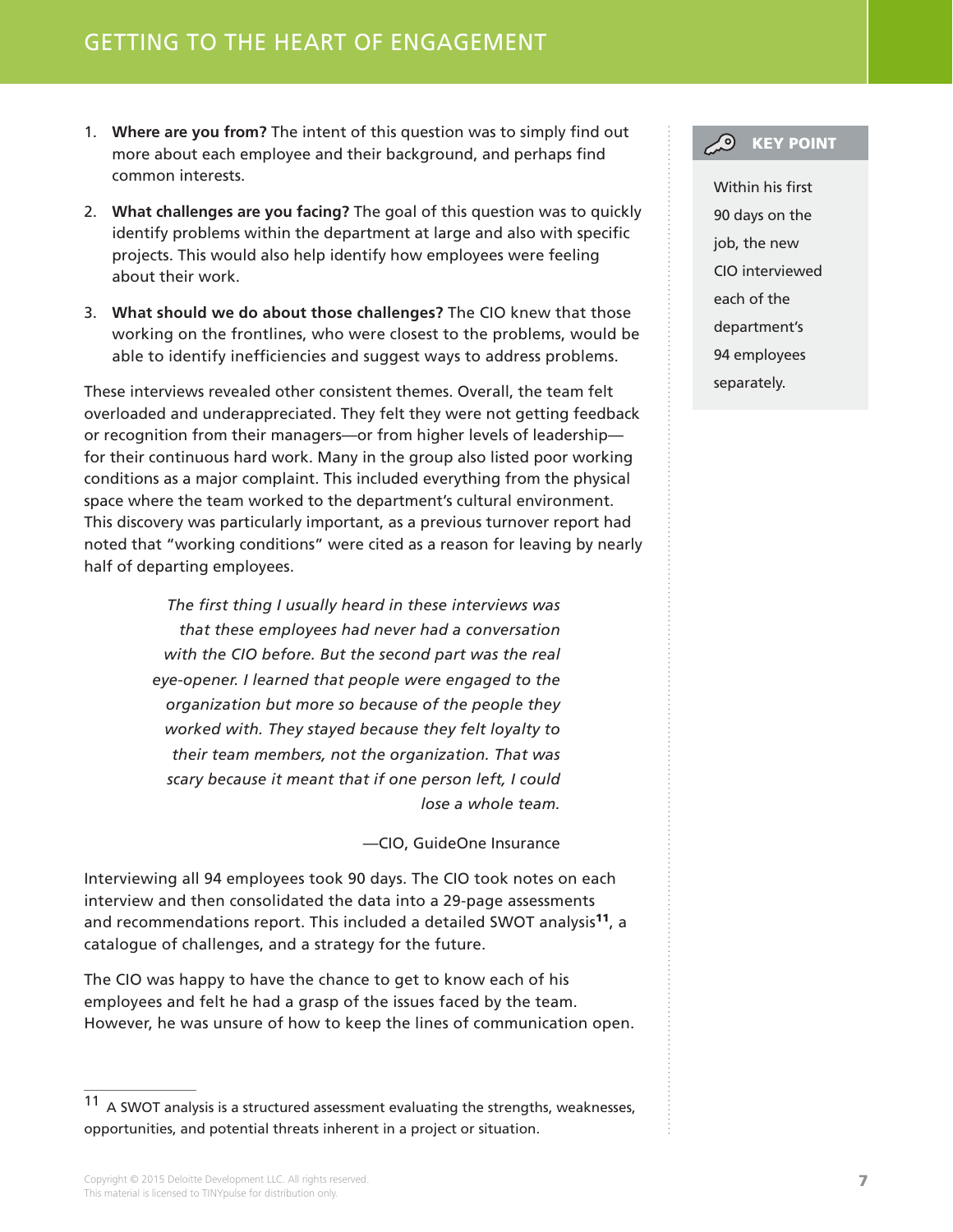<span id="page-7-0"></span>*It was an important process. But I asked myself, 'How am I going to keep this momentum going?' It took over three months to complete all the one-on-one interviews. I needed a way to hear from my team, to interact with them, and to keep them engaged, on an ongoing basis.*

—CIO, GuideOne Insurance

## **Taking a Weekly Pulse**

Intent on continuing the dialogue with his team, the CIO began searching for a solution that would help him maintain open lines of communication with his employees. The CIO wanted to stay engaged with his team and understand their challenges; he also wanted to go beyond dialogue to actually address the team's issues as soon as possible.

The executive had heard of an anonymous feedback-and-engagement platform called TINYpulse. This cloud-based software platform sends employees a scheduled email survey (e.g., once a week, bi-weekly, or monthly, depending on the client's preference) consisting of only one question. Employees can typically answer the question within seconds by selecting an answer based on a scale from 1 to 10. For example, a question might read: "On a scale of 1 to 10, how likely do you see yourself working here in one year?" Other questions are seemingly less conventional, such as: "What would your company's theme song be and why?" While somewhat offbeat, these unconventional questions are designed to help managers gauge their employees' mood. Upbeat songs, for example, often translate to positive and engaged employees.

The TINYpulse questions are designed to give executives regular insight into employee engagement and morale and to flag signs of trouble. Although the platform is preloaded with hundreds of questions developed by the solution provider's team of survey and engagement experts, executives can also create their own questions or edit the preexisting questions to better reflect their concerns. Executives can see not only how their own teams respond to questions but also how their employees compare against a benchmark comprised of responses from hundreds of companies.

The questions change every week, with the exception of one recurring question that appears approximately every four to six weeks across all of TINYpulse's client organizations. This question—"How happy are you at work?"—gets straight to the heart of employee engagement and gives a recurring benchmark against which executives can compare their teams within their business or across industries.

In addition to receiving weekly answers to survey questions, leaders can private message respondents anonymously to delve deeper into employee issues and morale. This gives employees a way to share greater insight without divulging their identities.

#### **CO** KEY POINT

The CIO wanted to stay engaged with his team and understand their challenges, but he also wanted to address any issues immediately.

#### **CO** KEY POINT

The TINYpulse cloud-based software platform sends employees a regularly scheduled email survey consisting of only one question.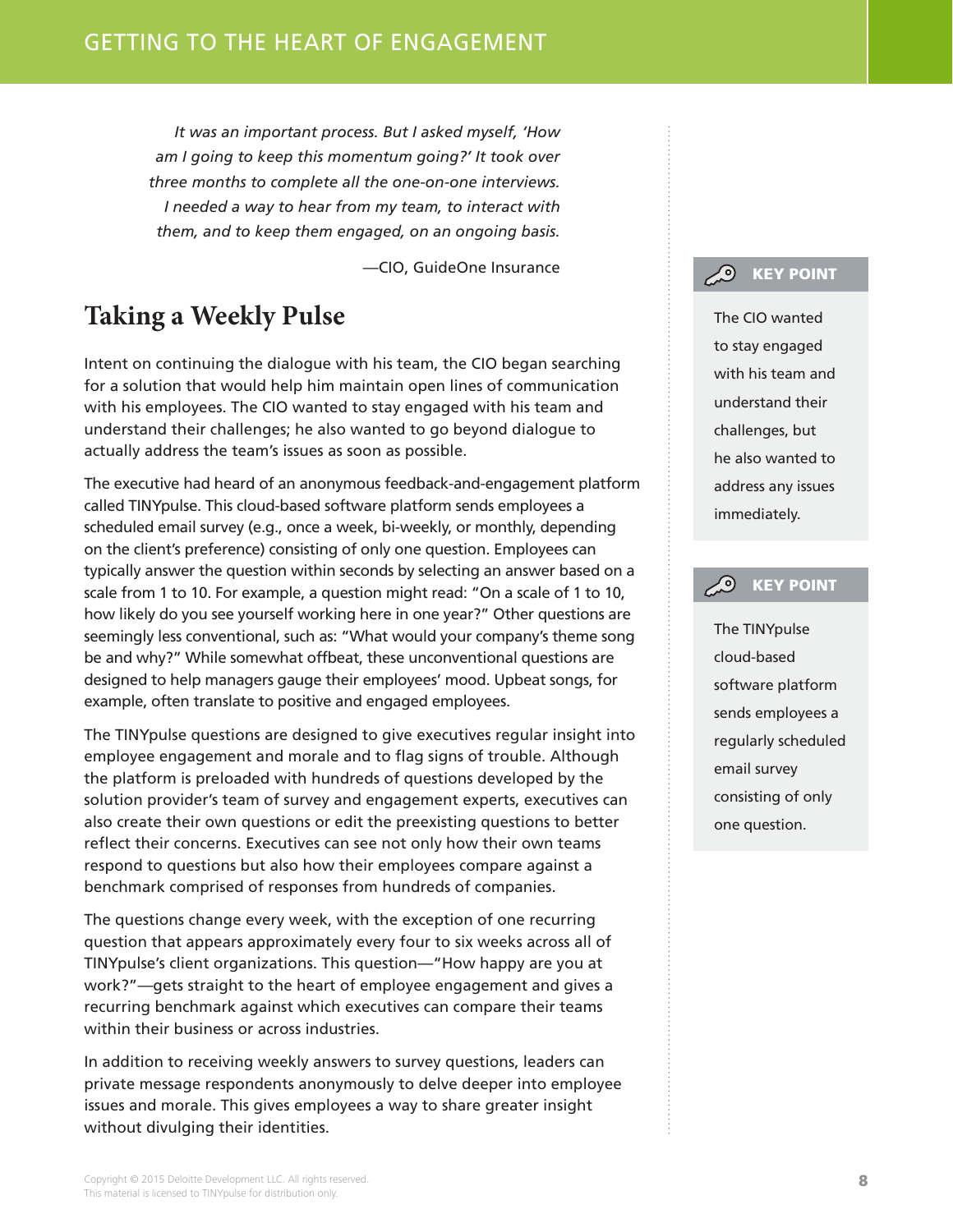<span id="page-8-0"></span>Intrigued by this solution, the GuideOne CIO signed up for a free 14-day trial and, with the help of an executive administrative assistant, had the platform up and running the same day.

The CIO launched the new TINYpulse survey campaign with an email to his staff that explained the engagement survey system, how it would work, and the reasoning behind it. (For the full text of this email, see Appendix II: TINYpulse Introduction Email from GuideOne Insurance CIO to IT Department.) He wrote:

> *In an effort to stay in touch with the 'pulse' of our organization, and more efficiently than one-on-one sessions to gather information, I am trying something new.*

The CIO then laid out some example questions his team could expect, including:

- What's one thing that we're not doing that we should start doing to be more successful?
- On a scale of 1 to 10, how valued do you feel at work?
- Do you feel your manager has clearly defined your roles and responsibilities and how they contribute to the success of the organization?
- On a scale of 1 to 10, how likely do you see yourself working here in one year?
- What do you love about your job?

Importantly, the CIO personally guaranteed the anonymity of all respondents, something that was important to a group of technology professionals suspicious about the robustness of security systems. He also vowed to share the results of these surveys (both good and bad) with the entire staff on a weekly basis, underscoring the program's transparency and the importance of feedback.

> *All I ask of you is to participate. Any suggestions on what we can do to make GuideOne a better place to work for you is appreciated. I will take this feedback seriously and promise to take appropriate action on trends we are seeing.*

> > —CIO, GuideOne Insurance

## **Implementing the Weekly Pulse Surveys**

The following week, GuideOne launched its new weekly engagement survey. Some employees cheered the opportunity to simply share general feedback; however, many went beyond just answering the posed questions and also

#### **CO** KEY POINT

The CIO personally guaranteed the anonymity of all respondents, something that was important to a group of technology professionals suspicious about the robustness of security systems.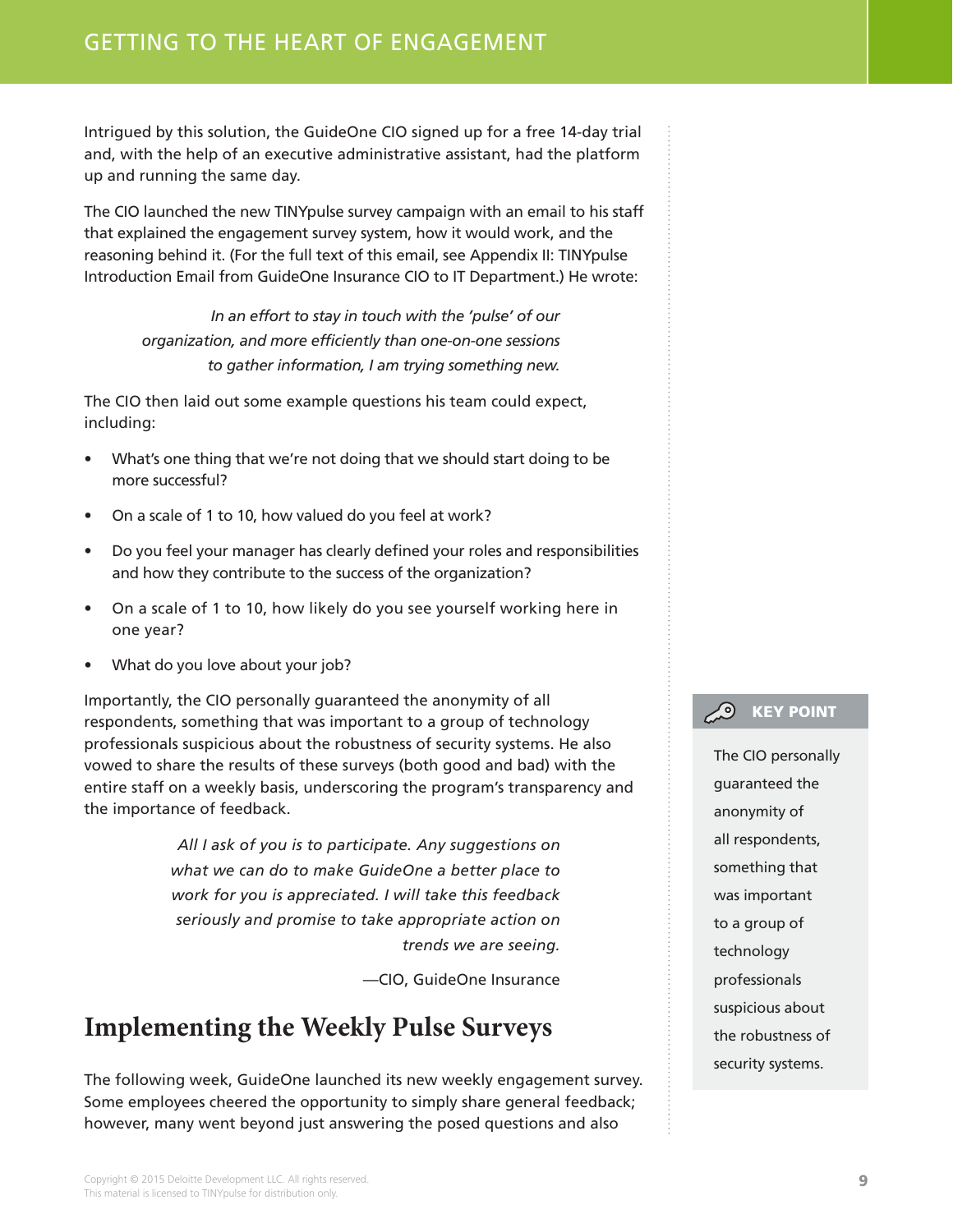#### <span id="page-9-0"></span>GETTING TO THE HEART OF ENGAGEMENT

offered specific comments. By using the cloud-based dashboard provided by TINYpulse, the CIO could see the results of every question in real time and answer anonymous comments directly. He committed himself to answering every one of these written comments.

For example, in response to a question about how fun the work environment is, an employee wrote anonymously that: "I'm not here to have fun. I come here to work." The executive was then able to look at the anonymous employee's response to the survey question and reply. He first sought clarification, asking whether the employee was not enjoying work, or if "fun" was simply the wrong word to describe it (see Figure 2).

> *I use the response feature as a way to get dialogue going. I try to respond in a way that is nonjudgmental and ask for more information so I can try to address any larger issues and see if there are any themes emerging.*

> > —CIO, GuideOne Insurance



Some employees cheered the opportunity to simply share feedback, while others went beyond just answering the posed questions and offered specific comments.

|                                   | 1 to 10, how much fun do you have working here?   TINYpulse - Windows Internet Explorer |                                                                                                                                                                                                                                                                                                                                                                                                                                        |                                                  |  |
|-----------------------------------|-----------------------------------------------------------------------------------------|----------------------------------------------------------------------------------------------------------------------------------------------------------------------------------------------------------------------------------------------------------------------------------------------------------------------------------------------------------------------------------------------------------------------------------------|--------------------------------------------------|--|
| ».tinypulse.com/surveys/175995    |                                                                                         | $\begin{array}{ c c c c c }\hline \textbf{A} & \textbf{A} & \textbf{A} & \textbf{A} \\ \hline \textbf{A} & \textbf{A} & \textbf{A} & \textbf{A} \\ \hline \textbf{A} & \textbf{A} & \textbf{A} & \textbf{A} \\ \hline \textbf{A} & \textbf{A} & \textbf{A} & \textbf{A} \\ \hline \textbf{A} & \textbf{A} & \textbf{A} & \textbf{A} \\ \hline \textbf{A} & \textbf{A} & \textbf{A} & \textbf{A} \\ \hline \textbf{A} & \textbf{A} & \$ |                                                  |  |
| tes Tools Help<br><b>bct</b>      |                                                                                         |                                                                                                                                                                                                                                                                                                                                                                                                                                        |                                                  |  |
| Page - Safety - Tools - ( - N G N |                                                                                         |                                                                                                                                                                                                                                                                                                                                                                                                                                        |                                                  |  |
|                                   | here so far and how did it make you feel?                                               | <b>25 Additional Comments</b>                                                                                                                                                                                                                                                                                                                                                                                                          | Q Search Sort Responses                          |  |
|                                   | On a scale of 1 to 10, rate your own<br>performance in the last 6 months?               |                                                                                                                                                                                                                                                                                                                                                                                                                                        |                                                  |  |
|                                   |                                                                                         |                                                                                                                                                                                                                                                                                                                                                                                                                                        |                                                  |  |
|                                   |                                                                                         | $\times$<br>Private Message this respondent                                                                                                                                                                                                                                                                                                                                                                                            | accen engagemen                                  |  |
|                                   |                                                                                         |                                                                                                                                                                                                                                                                                                                                                                                                                                        |                                                  |  |
|                                   |                                                                                         | I'm not here to have fun. I come here to work.                                                                                                                                                                                                                                                                                                                                                                                         |                                                  |  |
|                                   |                                                                                         |                                                                                                                                                                                                                                                                                                                                                                                                                                        |                                                  |  |
|                                   |                                                                                         | Enter your private message below. We'll then send your message to the respondent.<br>Understood, but if you are a 1 I interpret that as you really aren't enjoying the                                                                                                                                                                                                                                                                 |                                                  |  |
|                                   |                                                                                         | work. IS that fair interpretation? OR is the word fun just not how you would<br>describe the work you do?                                                                                                                                                                                                                                                                                                                              | Response)<br>$\overline{9}$                      |  |
|                                   |                                                                                         |                                                                                                                                                                                                                                                                                                                                                                                                                                        |                                                  |  |
|                                   |                                                                                         |                                                                                                                                                                                                                                                                                                                                                                                                                                        | tentially monotonous tasks.<br>Response          |  |
|                                   |                                                                                         | Submit<br>Close                                                                                                                                                                                                                                                                                                                                                                                                                        | -8                                               |  |
|                                   |                                                                                         |                                                                                                                                                                                                                                                                                                                                                                                                                                        |                                                  |  |
|                                   |                                                                                         | We have too much work to do to have any fun.                                                                                                                                                                                                                                                                                                                                                                                           | Response                                         |  |
|                                   |                                                                                         | ← Private Message + Add Note                                                                                                                                                                                                                                                                                                                                                                                                           |                                                  |  |
|                                   |                                                                                         | Some days I need a break from the stress.                                                                                                                                                                                                                                                                                                                                                                                              | Response                                         |  |
|                                   |                                                                                         | • Private Message + Add Note                                                                                                                                                                                                                                                                                                                                                                                                           | $\overline{4}$                                   |  |
|                                   |                                                                                         | I'm not here to have fun. I come here to work.                                                                                                                                                                                                                                                                                                                                                                                         | Response                                         |  |
|                                   |                                                                                         | • Private Message + Add Note                                                                                                                                                                                                                                                                                                                                                                                                           |                                                  |  |
|                                   |                                                                                         | I enjoy the people I work with and the challenges of my role so that makes it "fun"                                                                                                                                                                                                                                                                                                                                                    | Response                                         |  |
|                                   |                                                                                         | ← Private Message + Add Note                                                                                                                                                                                                                                                                                                                                                                                                           | 7                                                |  |
|                                   |                                                                                         |                                                                                                                                                                                                                                                                                                                                                                                                                                        |                                                  |  |
|                                   |                                                                                         | Mostly fun.<br>Private Message + Add Note                                                                                                                                                                                                                                                                                                                                                                                              | Response                                         |  |
|                                   |                                                                                         |                                                                                                                                                                                                                                                                                                                                                                                                                                        |                                                  |  |
|                                   |                                                                                         | Do you want Internet Explorer to remember the password for tinypulse.com? Why am I seeing this?                                                                                                                                                                                                                                                                                                                                        | Yes $\vert$ No $\vert \bullet \vert$<br>$\times$ |  |

Source: *GuideOne Insurance, 2015.*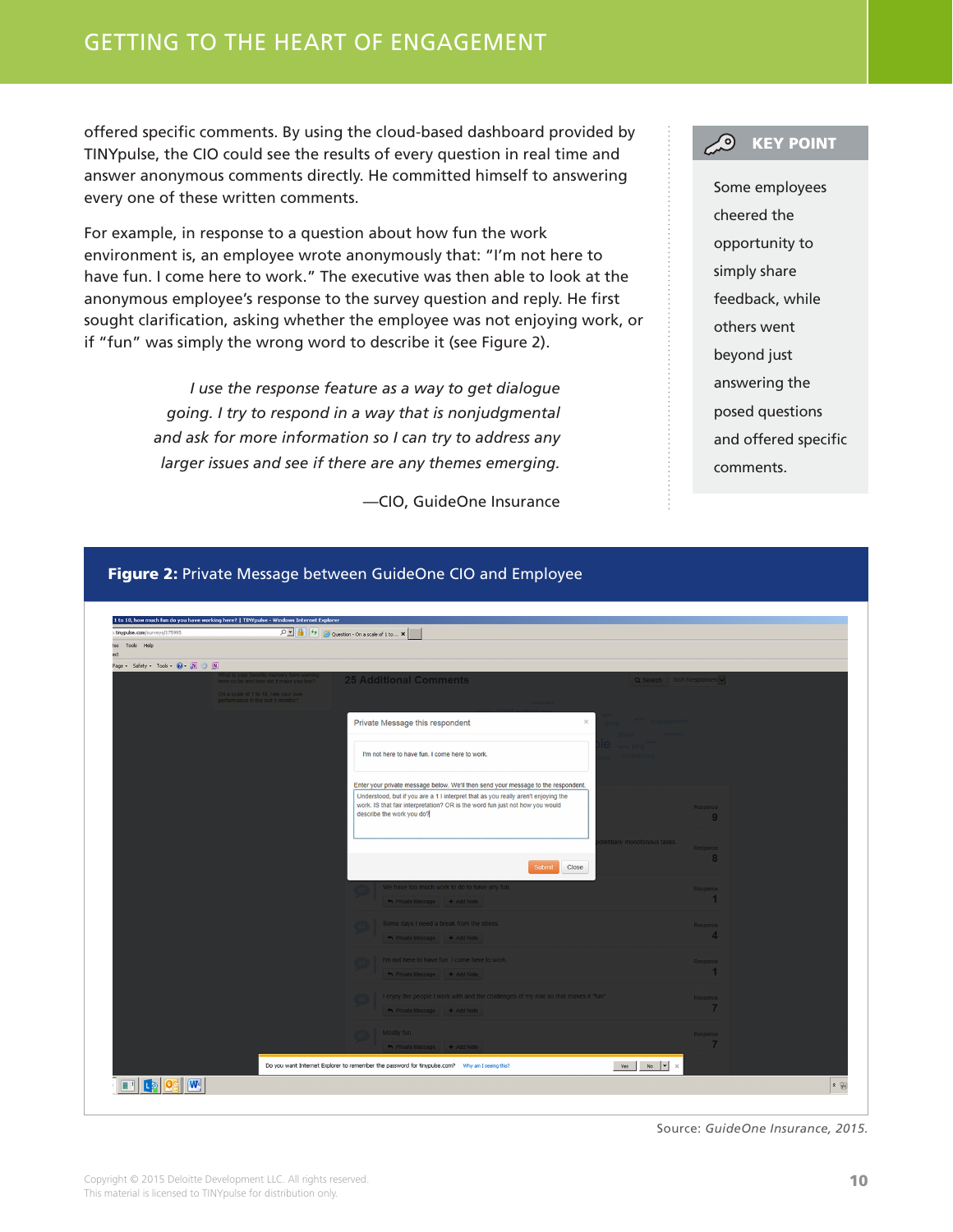<span id="page-10-0"></span>To promote transparency, the CIO uses weekly emails to his staff to share the results of that week's pulse survey—both positive and negative. Employees agreed at the outset to let their anonymous comments be a part of these emails.

One recent example comes from a May 2015 survey question that asked GuideOne's IT employees to rate "How much opportunity for professional growth do you have in this organization?" The answers to the survey were varied, and some employees wrote in additional comments complaining that there was no opportunity for growth, while others wrote "the opportunity has never been greater."

The CIO took this opportunity to discuss professional development at GuideOne in his weekly email. "To say GuideOne offers no training or development opportunities tells me we are not having the right discussions in one on ones," he wrote. He then went on to encourage employees to speak to their manager about why they were feeling blocked in terms of opportunity, and to also begin creating personal development plans. For employees who said they were experiencing opportunity, he asked them to continue the dialogue and "share your learning strategies with those struggling here." For the complete letter, see Appendix III: GuideOne Insurance CIO Weekly Email to Employees following a TINYpulse Survey Question.

> *Doing this every week may seem like a lot, but this communication to my staff about these survey questions is one of the most important things I do. It is one way I drive participation, but it has also kept the dialogue open and helps us see where our challenges are—and where we are succeeding—on a weekly basis.*

> > —CIO, GuideOne Insurance

While the CIO believes that anonymity encourages participation, he also acknowledges that to truly solve problems, he needs to ask increasingly specific questions.

## **Involving Senior Leadership**

Survey results are also shared across the senior leadership team, including the CEO, the chief human resources officer (CHRO), the chief operations officer (COO), and the head of communications. This group has used the feedback from the IT department to make companywide adjustments to everything from rewards to recognition programs, internal communications, and scheduling call-center work hours. For example, some employees voiced a concern that they felt they were not considered when the company made business decisions. This feedback has led to more communication from the senior leadership team; further, the leadership group has asked business managers to conduct more team meetings to keep staff informed about new developments.



To promote transparency, the CIO uses weekly emails to his staff to share the results of that week's pulse survey both positive and negative.

#### **CO** KEY POINT

The senior leadership team has used the feedback from the IT department to make companywide adjustments in a variety of areas.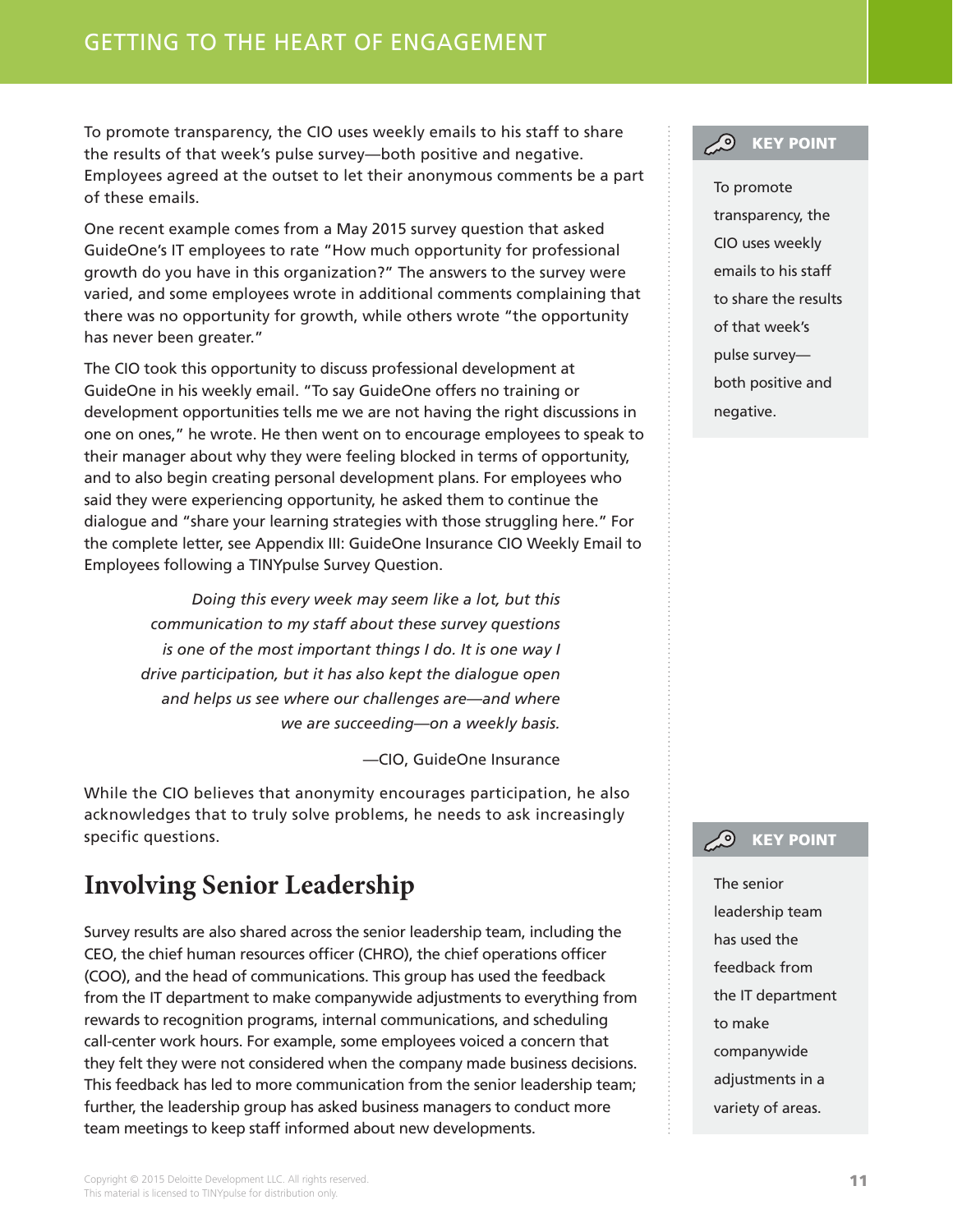## <span id="page-11-0"></span>**Business Impact**

One key reason for adopting the TINYpulse platform was to engage the IT employees at GuideOne so that they would want to stay with the firm. In 2014, the year GuideOne implemented the survey-andengagement platform, IT department turnover was 12 percent. While higher than leaders would like, this rate is almost exactly in line with turnover rates throughout the property and casualty insurance sector. Based on GuideOne's internal research, over a quarter of employees left because of retirement, but a third left because they were seeking career advancement elsewhere.<sup>12</sup>

At the end of the first half of 2015, roughly a year after the IT department began using the weekly pulse survey, GuideOne reported that IT turnover was down to 3.1 percent. Implementing TINYpulse has improved cross-departmental dialogue, empowered senior leaders to act on employee feedback, and given employees and managers a powerful tool to discuss opportunities and challenges while increasing engagement across the company.

There have been other positive signs as well. After years of complaints, the company invested a substantial amount of capital in improving the physical workspace of the IT department—a direct result of consistent feedback delivered via the weekly pulse surveys.

GuideOne reports that employee participation in the program is high, with 66 percent of employees regularly answering the weekly survey question. The response rate goes as high as 75 percent for simple questions and typically drops for questions that require more time to answer.

Because of the positive impact of the IT department's pilot of the TINYpulse platform, the company's 30-person customer care team has recently begun using TINYpulse as well. Says the company's customer experience manager:

> *These are the people who talk directly to our customers. And we knew that if they were not happy at work, then they probably were not going to be happy when they talk to our customers and that is bad for business. Based on the results that they have seen with IT, we thought it would be a great tool to survey our group.*

#### **CO** KEY POINT

Eighteen months after the IT department implemented weekly pulse surveys, IT turnover had fallen by almost 75 percent.

#### **CO** KEY POINT

Sixty-six percent of employees regularly answer the weekly survey question.

<sup>12</sup> Source: "INSURANCE INDUSTRY TALENT TRENDS 2015," The Jacobson Group, n.d., [http://chicagonwsuburb.cpcusociety.org/sites/chp\\_chicnws/files/docs/event/](http://chicagonwsuburb.cpcusociety.org/sites/chp_chicnws/files/docs/event/InsuranceTalentTrends.pdf) [InsuranceTalentTrends.pdf](http://chicagonwsuburb.cpcusociety.org/sites/chp_chicnws/files/docs/event/InsuranceTalentTrends.pdf).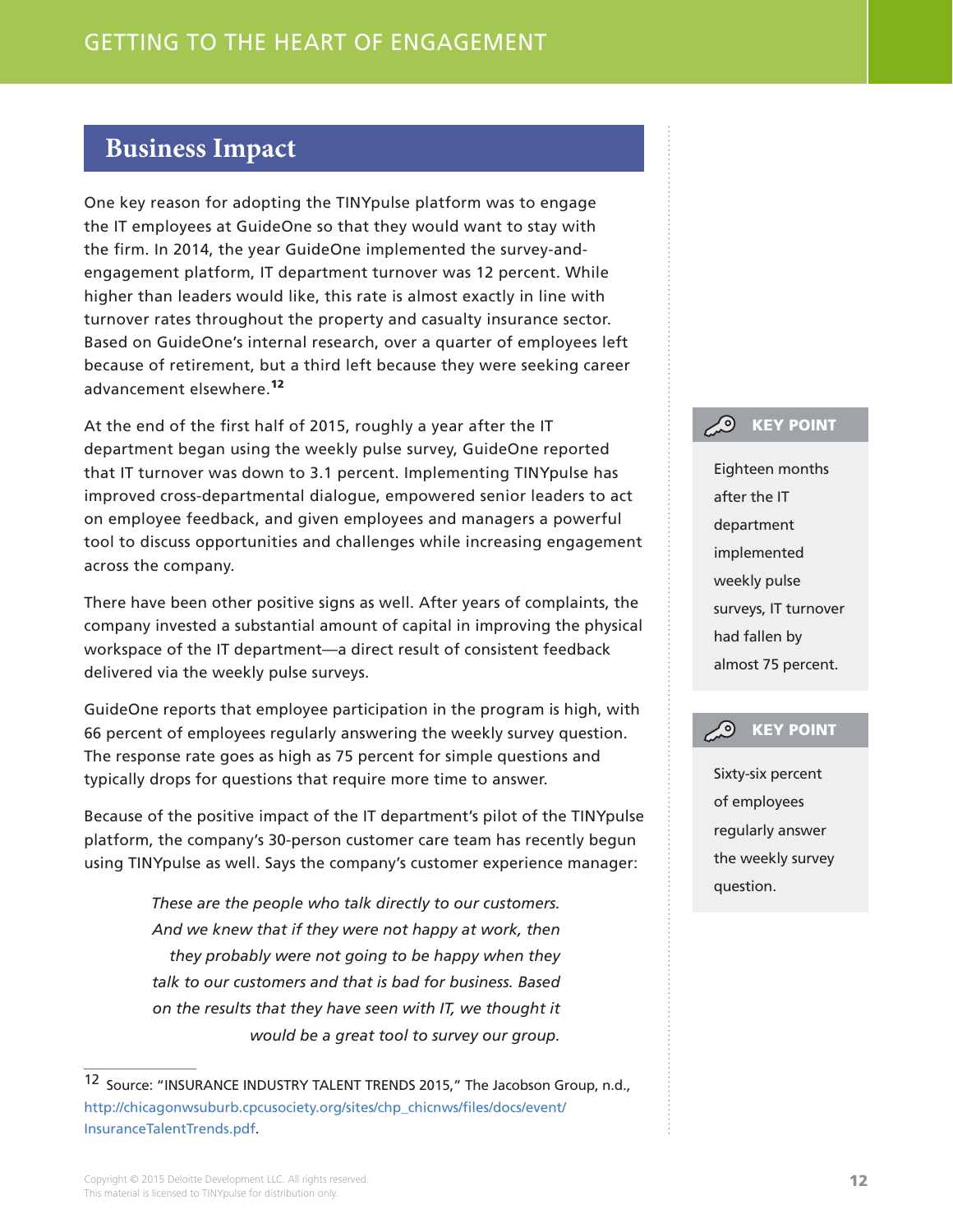## <span id="page-12-0"></span>**Leading Practices**

- **Respond every week no matter what.** GuideOne's CIO made responding to the survey results a priority. He believed that if he did not actively engage with the feedback he was receiving, his employees would not continue participating. He was also committed to improved management transparency and more open communication.
- **Add value.** The CIO did not merely tally the survey results in his weekly emails to employees; rather, he also offered suggestions for how employees could improve particular scenarios. He also often suggested further opportunities for personal development, such as watching free online videos on various topics.
- **Respond to direct feedback directly.** Using the TINYpulse platform, GuideOne employees have the opportunity to respond to survey questions with anonymous feedback. This can include complaints about the work environment or even specific complaints about a manager. By responding to every employee comment, the CIO helps keep engagement high and also demonstrates that he is serious about creating a vibrant and exciting workplace for the IT department.

### **Lessons Learned**

• **Anonymity has its benefits but can also allow employees to hide.** Allowing employees to respond to survey questions anonymously is a key component of GuideOne's success with the TINYpulse platform and one reason response rates are high. However, some employees don't like the anonymity and feel people hide behind it, using the pulse survey comments as a "gripe session." While the CIO and his leadership team had some robust debate about this concern, they ultimately decided anything that encourages feedback is a good thing.

> *I'd rather encourage people to speak up under anonymity than say nothing and hold these feelings in.*

> > —CIO, GuideOne Insurance

• **Sometimes employees may need to identify themselves to allow executives to address their issues.** When tangible issues arose, the CIO has to ask specific questions via the tool's private message feature to address the issue. While the platform allows for anonymous discussion between a manager and his employees, addressing some issues requires asking individuals to identify themselves. In some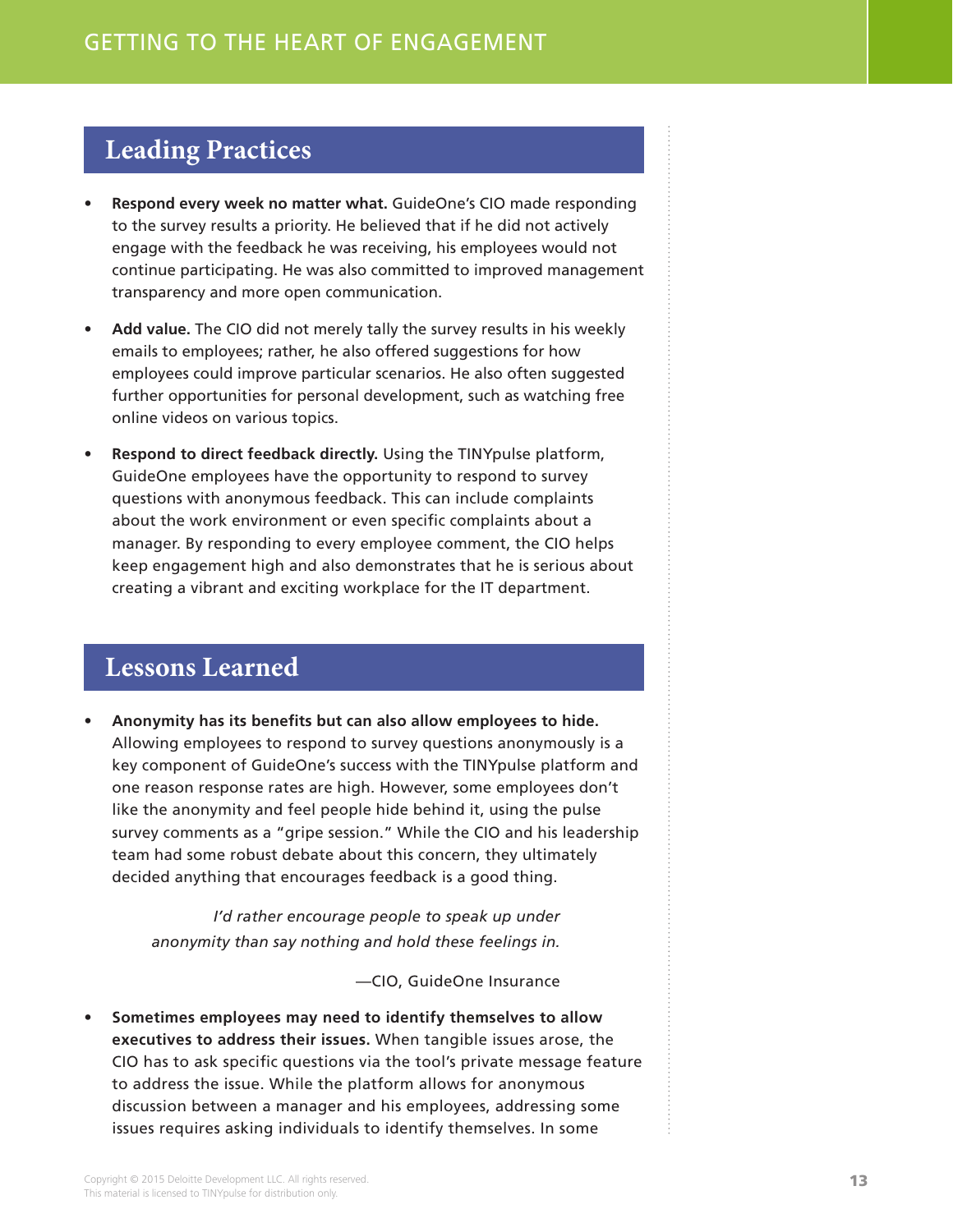<span id="page-13-0"></span>cases, employees have sent the CIO a direct email and were ready to enter an open dialogue about a specific situation. Other employees haven't identified themselves, requiring the CIO and his leadership team to problem solve on their own.

### **Next Steps**

As of mid-2015, the TINYpulse platform has moved beyond GuideOne's IT department and is now in use in its customer care team. The program is gaining traction across the organization, enabled by the tool's ability to support many administrators across departments. Additionally, the company is now considering adding a net promoter question into the regular rotation of questions as a way to help gauge departmental effectiveness.<sup>13</sup>

GuideOne has recently implemented a formal employee engagement survey across the organization, and company executives are looking forward to correlating the TINYpulse engagement scores to overall results.

## **Conclusion**

During the first quarter of 2014, a new CIO at GuideOne insurance undertook an exhaustive 90-day review of his department, including individual interviews with each one of the department's 94 employees. Following these interviews, the CIO assembled the information he had gathered and produced a report on the challenges facing the department. While employees said they were loyal, this statement came with a caveat—they were principally loyal to their coworkers, while their loyalty to the company was relatively weak. At a time when demand for tech talent is incredibly fierce, the CIO saw a potential threat: If one employee left, several others might follow him or her right out the door.

The individual employee interview process—and subsequent report—was an invaluable exercise in addressing the IT department's needs, focusing its mission, and engaging with employees. However, the CIO was unsure of how to keep this momentum going. Conducting daily interviews and spending a month producing results was not realistic for the long term, and also not reflective of the quick pace of business at GuideOne.

 $13$  "Net promoter" is a term used to describe a simple survey generally sent to a customer or client that asks the recipient to rate a vendor on a scale of 1 to 10 in terms of whether the customer would recommend this vendor to others. In this instance, employees across the organization would be asked to rate the IT department.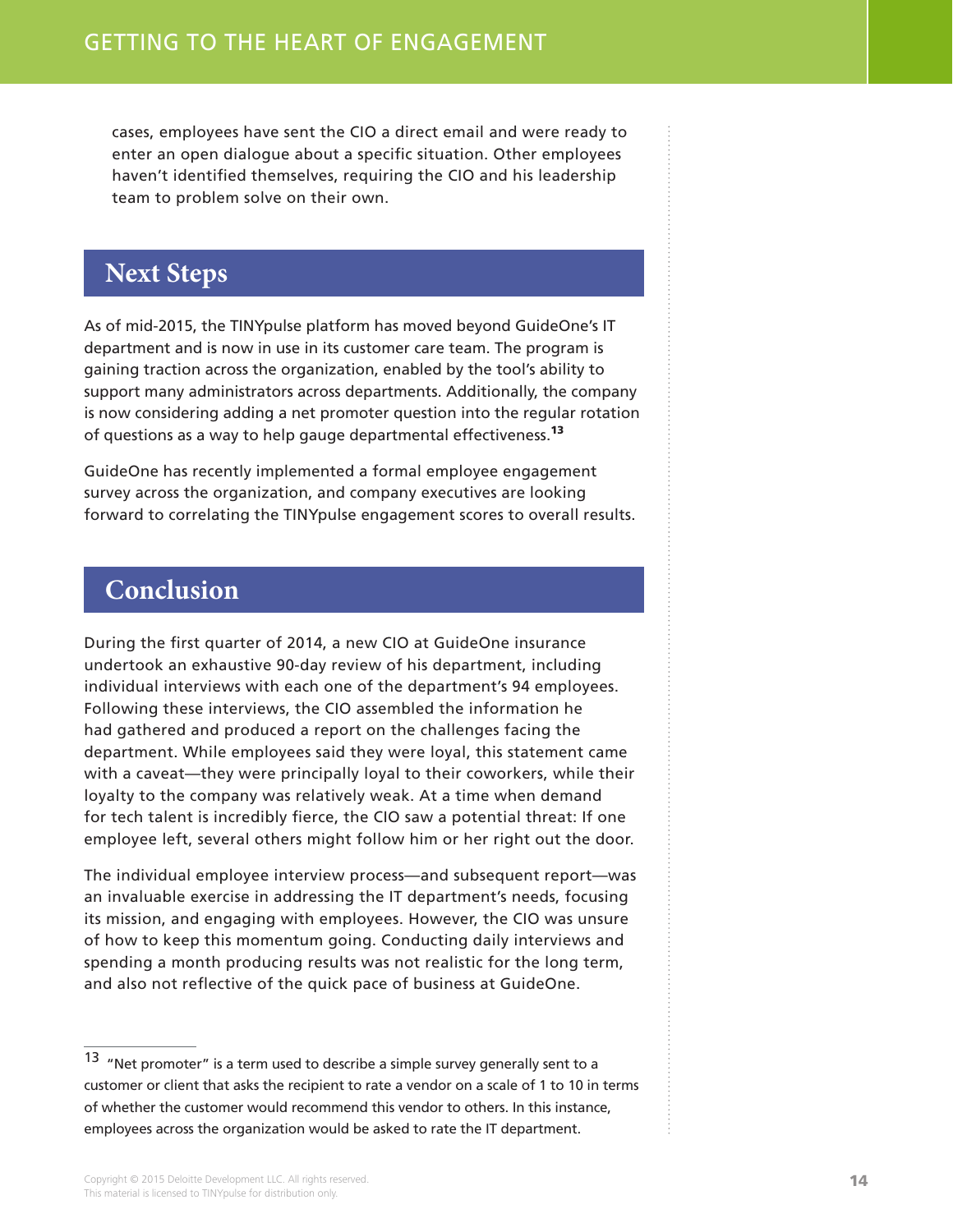To maintain dialogue with his employees and monitor employee morale, the CIO engaged TINYpulse, a cloud-based survey-and-engagement platform provider that sends out weekly emails to employees and asks them a range of questions about their job, their work life, opportunities for development, management skills, and more. Beyond collecting instant feedback on how employees feel about the department, the CIO uses the platform as a way to communicate directly with employees through anonymous online dialogue and weekly emails in which he shares survey results and offers ideas on how the department can improve.

As of mid-2015, the TINYpulse solution has been in place for 18 months at GuideOne, and the company has used the survey results to improve their internal communications, spur dialogue between managers and employees on development opportunities, recognize employees, and much more. While it is too early to draw a direct correlation, the company's IT turnover rate has dropped nearly 75 percent in the 18 months since the program's adoption.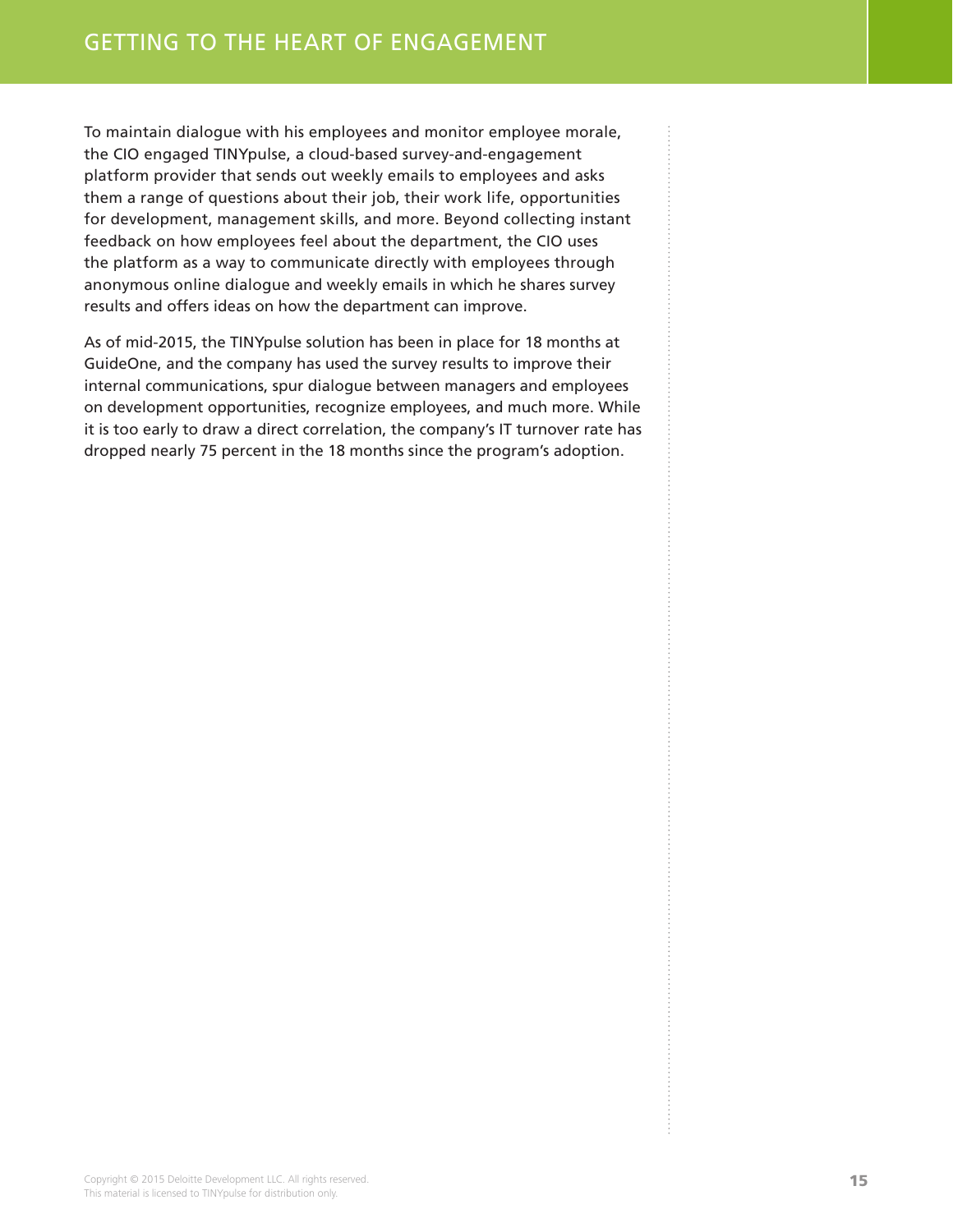## <span id="page-15-0"></span>**Appendix I: Topics for Discussion and Learning**

The following sections will provide you with considerations for sharing and implementing the leading practices highlighted in this report.

## **Ideas for Action**

Below is a list of actions to help apply or implement the key practices highlighted in this report. These actions can enable effective implementation of an employee feedback platform:

- 1. **Survey your team members on key challenges they are facing.** As GuideOne's CIO began his new position, he interviewed his entire team. His goals were to get to know his employees better; to identify problems within the department at large and with specific projects; to identify how employees were feeling about their work; and to identify inefficiencies and explore possible solutions to departmental issues.
- 2. **Try out different solutions.** Before committing to a solution, GuideOne's CIO ran a free two-week pilot of the TINYpulse survey platform.
- 3. **Use a pulse survey solution to start a dialogue—but don't stop there.** GuideOne's CIO did not simply use the new platform to get answers to a set of questions. He took his efforts further, following up directly with every comment from his employees and probing into employee suggestions and complaints.

## **Questions to Consider**

Below is a list of discussion questions to facilitate implementation of an employee feedback platform:

- Do you regularly assess employee engagement (e.g., annually or biannually)? If so, are you able to act quickly on the findings from those surveys?
- When was the last time you—or your managers—surveyed your team on challenges and opportunities facing your department?
- Do you have an ongoing method or channel of communication to hear from your employees on important issues?
- Do you have a framework in place for following up on employee suggestions or complaints?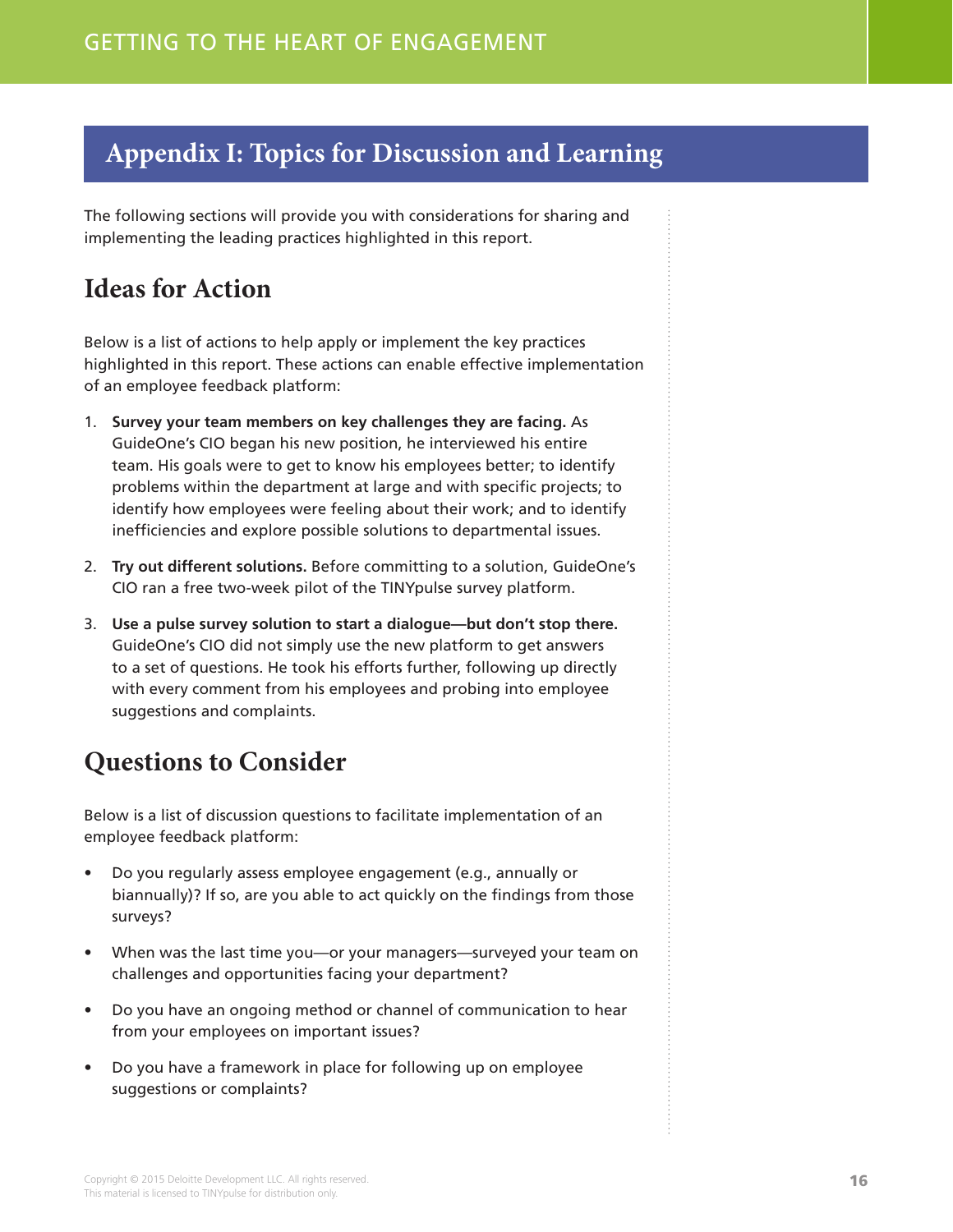## <span id="page-16-0"></span>**Appendix II: TINYpulse Introduction Email from GuideOne Insurance CIO to IT Department**

#### Dear team,

It has been some time since I have sat with each of you and heard what is going well, what isn't, and how you'd like to see us change in IT.

I learned a ton from you, was inspired by your teamwork and customer service passion, and was thankful to get to know each of you a little better.

I hope you feel I've listened, made some changes that moved us in the right direction, and are helping to lead our business to a bright future where technology is a key enabler and value driver.

In an effort to stay in touch with the "pulse" of our organization, and more efficiently than one on one sessions to gather information, I am trying something new.

It's called TINYpulse and is a very inexpensive service that trends the pulse of IT over time against ourselves, and against 400 other clients in their database. Click here for more information: <https://www.tinypulse.com/>.

The concept is pretty simple: Ask a single question of your employees each week, and let them send you a quick "pulse" back of how they are doing.

It is completely anonymous (unless you identify yourself with remarks) and takes less than a minute per week to participate.

The questions you will be asked each week will vary but below are examples:

- On a scale of 1 to 10, how valued do you feel at work?
- What do you love about your job?
- On a scale of 1 to 10, how likely is it that you would refer someone to work here?
- On a scale of 1 to 10, how likely do you see yourself working here in one year?

So, I will be launching the first survey this week and you will start getting a survey question once a week (on Wednesday) for the next six months.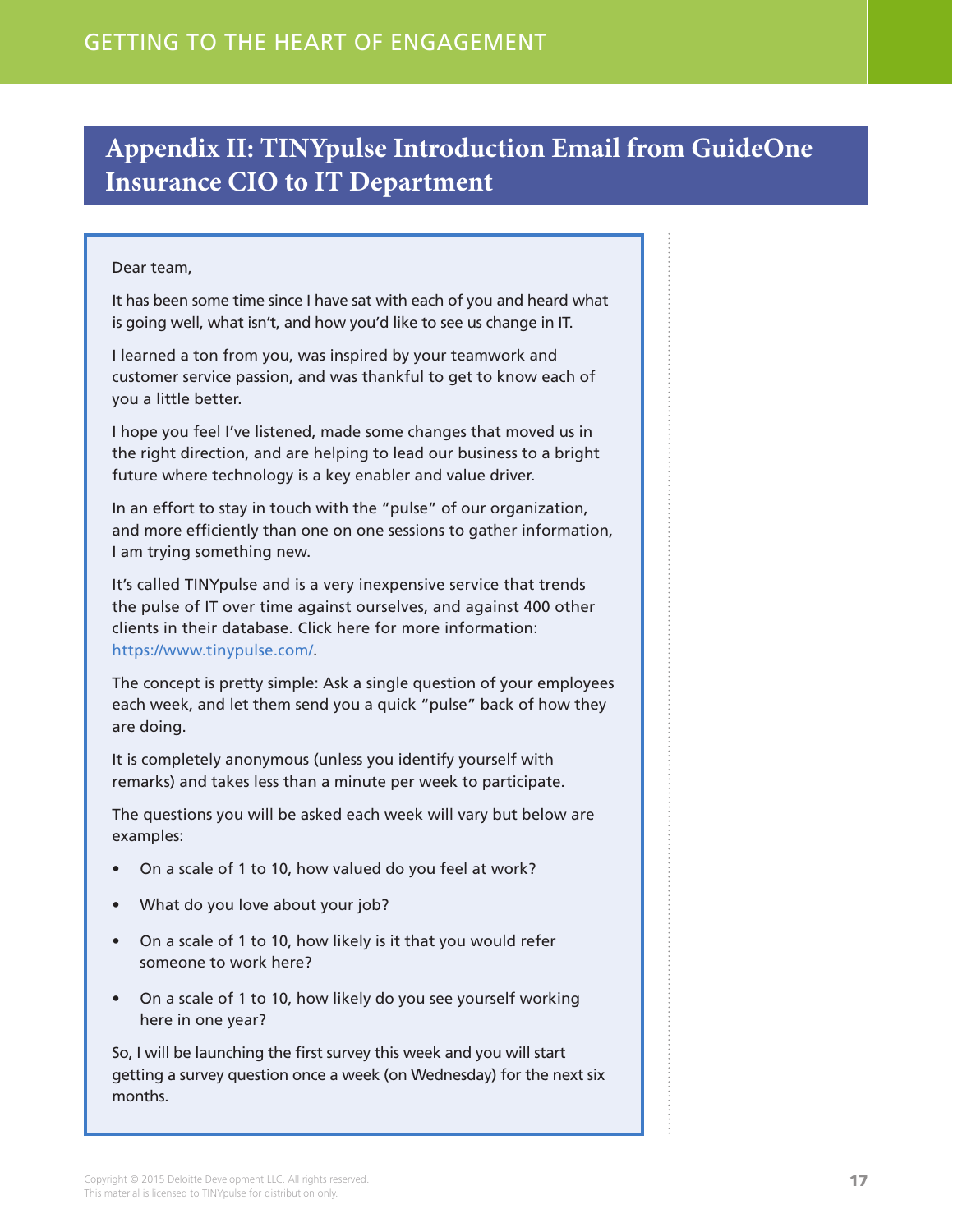### GETTING TO THE HEART OF ENGAGEMENT

#### *(cont'd)*

My administrative assistant will get the weekly results and will share how we are tracking over time (GuideOne IT) and against our peers being asked the same questions.

Our IT leadership team will review results in our weekly meeting and discuss what actions we should take in response.

All I ask from you is that you participate. There will be an opportunity for you to also add comments (anonymously).

Any suggestions on what we can do to make GuideOne a better place to work for you are appreciated. I will take this feedback seriously and promise to take appropriate action on trends we are seeing.

Looking forward to hearing from you weekly and getting a pulse on how we are doing as a team. Thanks for participating!  $\approx$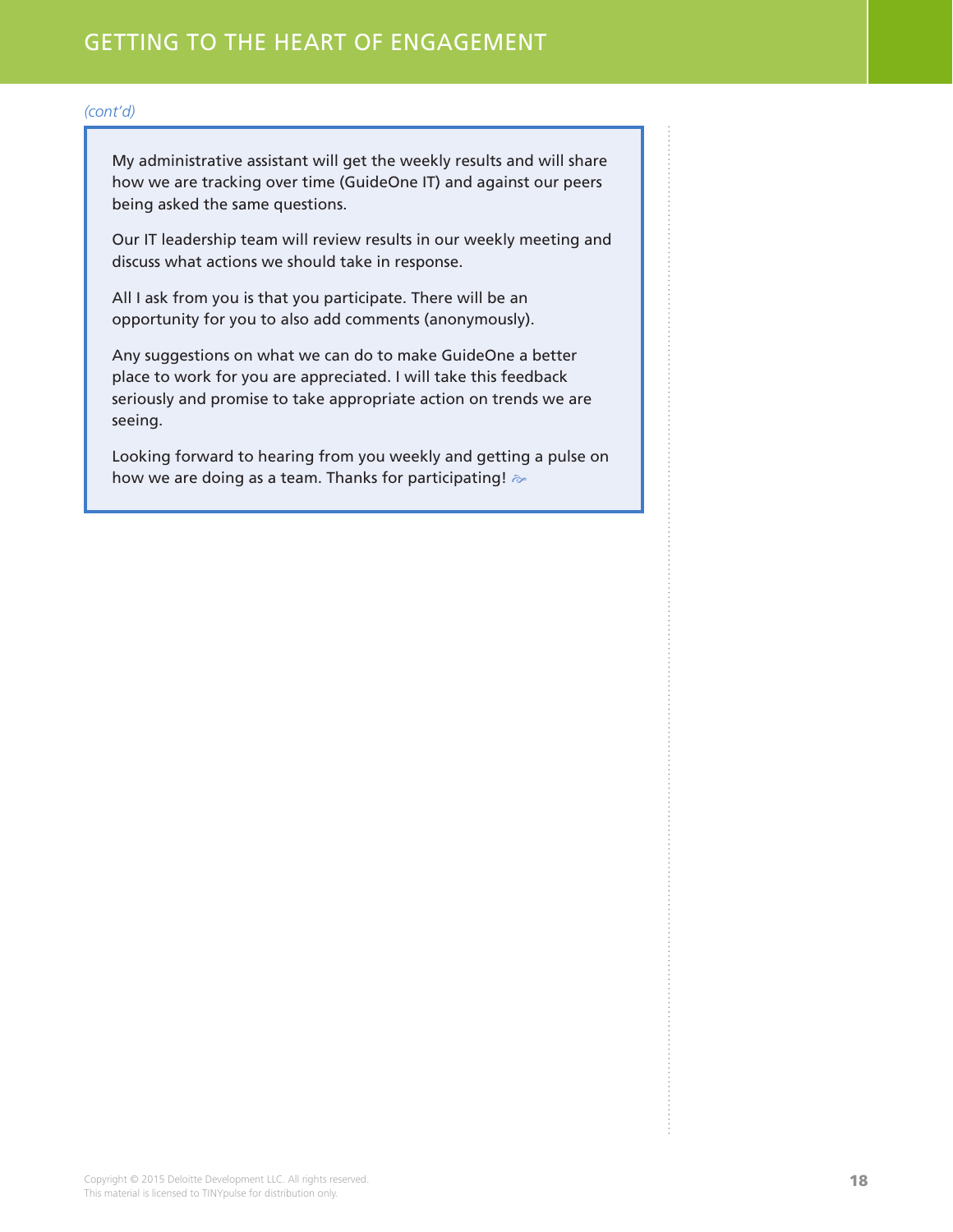## <span id="page-18-0"></span>**Appendix III: GuideOne Insurance CIO Weekly Email to Employees following a TINYpulse Survey Question**

The question this week was "how much opportunity for professional growth do you have in this organization?"

The answers were very broad, from "none" to "opportunity has never been greater," so it appears this answer really lies in the eye of the beholder.

To say GuideOne offers no training or development opportunities tells me we are not having the right discussions in one on ones. What is your development plan? Do you understand what benefits are offered by GuideOne for continuing education? Are you getting valuable experience working on technology projects that GuideOne is investing in? There are many learning opportunities, so I would ask you to have this discussion in your next one on one. I've worked for several large global organizations where you get boxed in and work on one thing over and over and there is not much learning in that. I don't believe GuideOne limits us that way but need to understand why people feel limited, as I truly want to change that. Can you speak to your manager about why you are feeling blocked? Are you seeing other coworkers taking a different approach to learning that seems to work for them?

I believe every person at GuideOne has a tremendous opportunity to make a difference in this organization, but it is fair to say "that is left up to the employee," as there is truth to that in any company. It is up to you to excel at your job and in your life. You certainly can expect your manager to help you with that at work but if you don't have a development plan or are not taking action to learn, it won't happen.

If you are someone that answered "I am learning a ton in this project-rich environment," please share your learning strategies with those struggling here. We can all be teachers, supporters, and mentors to some degree. And managers, please talk to your staff about the many learning opportunities at GuideOne. We are investing like never before in technology, so I am concerned we are not taking advantage of that investment by exposing our people to as much as they want to learn.

I'll leave you with an idea that is easy to implement for your professional development. Have you ever watched a TED talk video? There are literally thousands of these on about any topic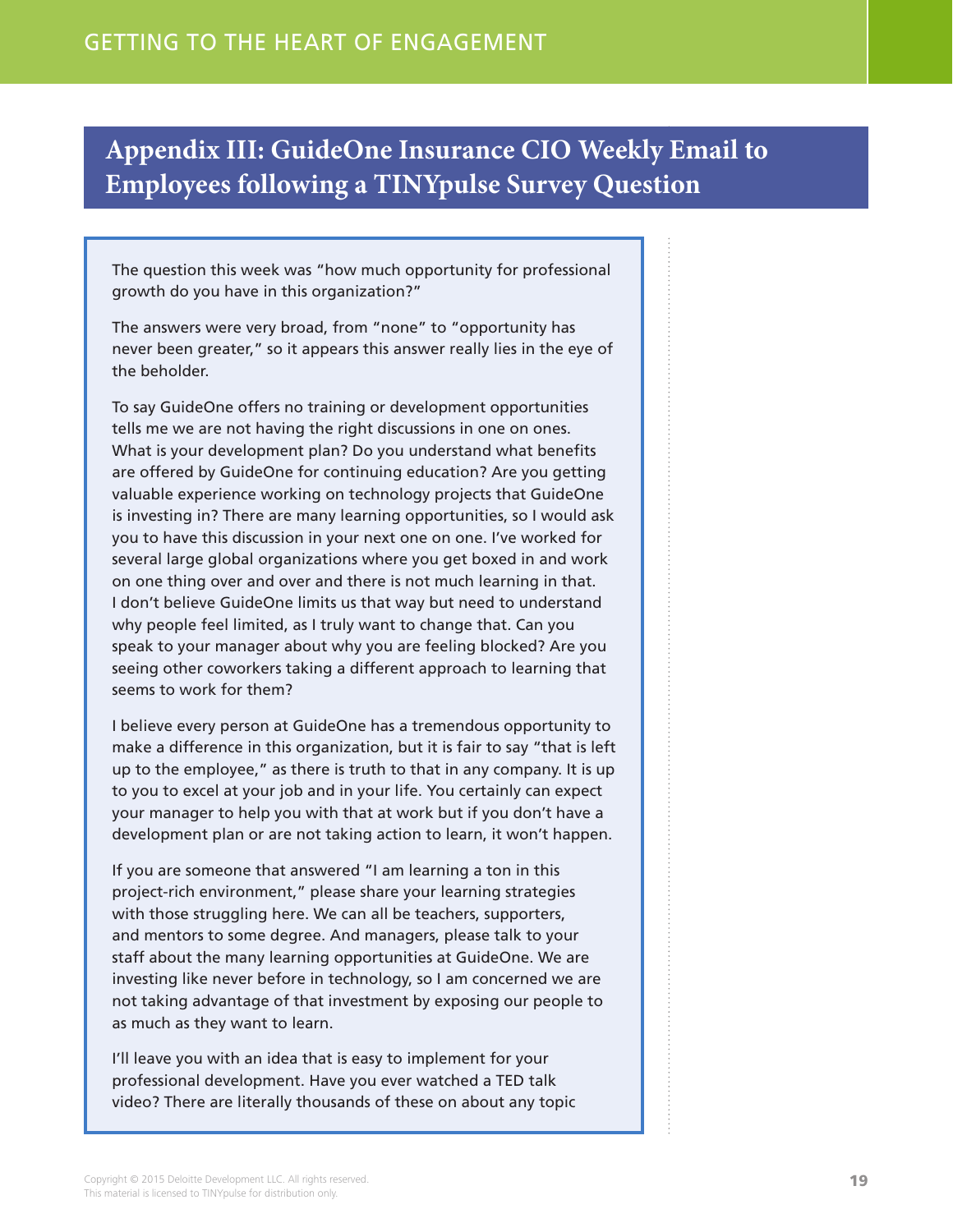### GETTING TO THE HEART OF ENGAGEMENT

#### *(cont'd)*

you want to learn about. They are inspirational, led by some of the greatest minds and orators in the business world, and downright entertaining. I encourage you to read more here:

[http://blog.ted.com/ted-ideas-in-business-aims-to-shake-up-the-same](http://blog.ted.com/ted-ideas-in-business-aims-to-shake-up-the-same-old-thinking-on-professional-development/)[old-thinking-on-professional-development/](http://blog.ted.com/ted-ideas-in-business-aims-to-shake-up-the-same-old-thinking-on-professional-development/).

Enjoy the rest of your weekend!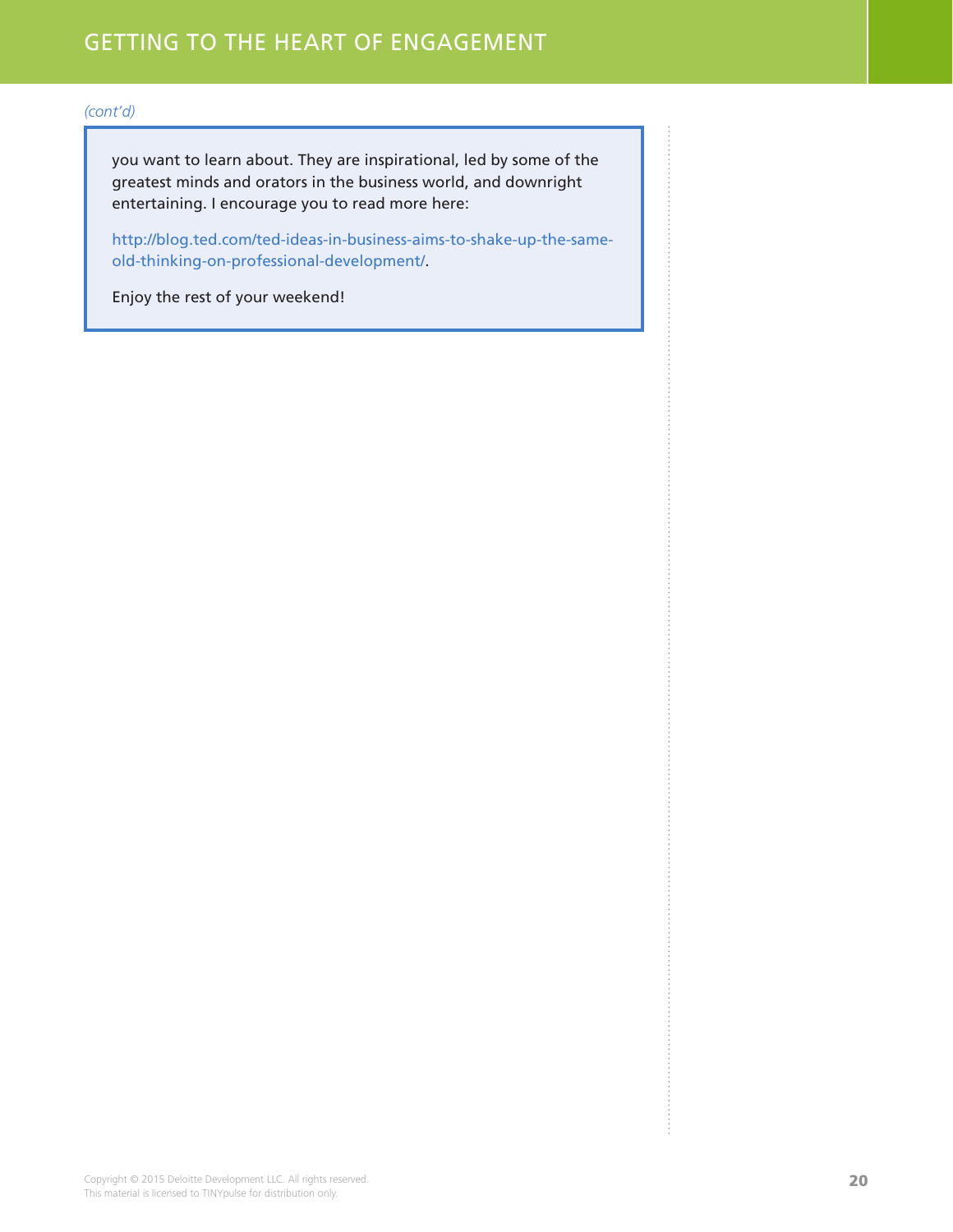## <span id="page-20-0"></span>**Appendix IV: Table of Figures**

| <b>Figure 1:</b> GuideOne Insurance at a Glance                    |    |
|--------------------------------------------------------------------|----|
| <b>Figure 2:</b> Private Message between GuideOne CIO and Employee | 10 |